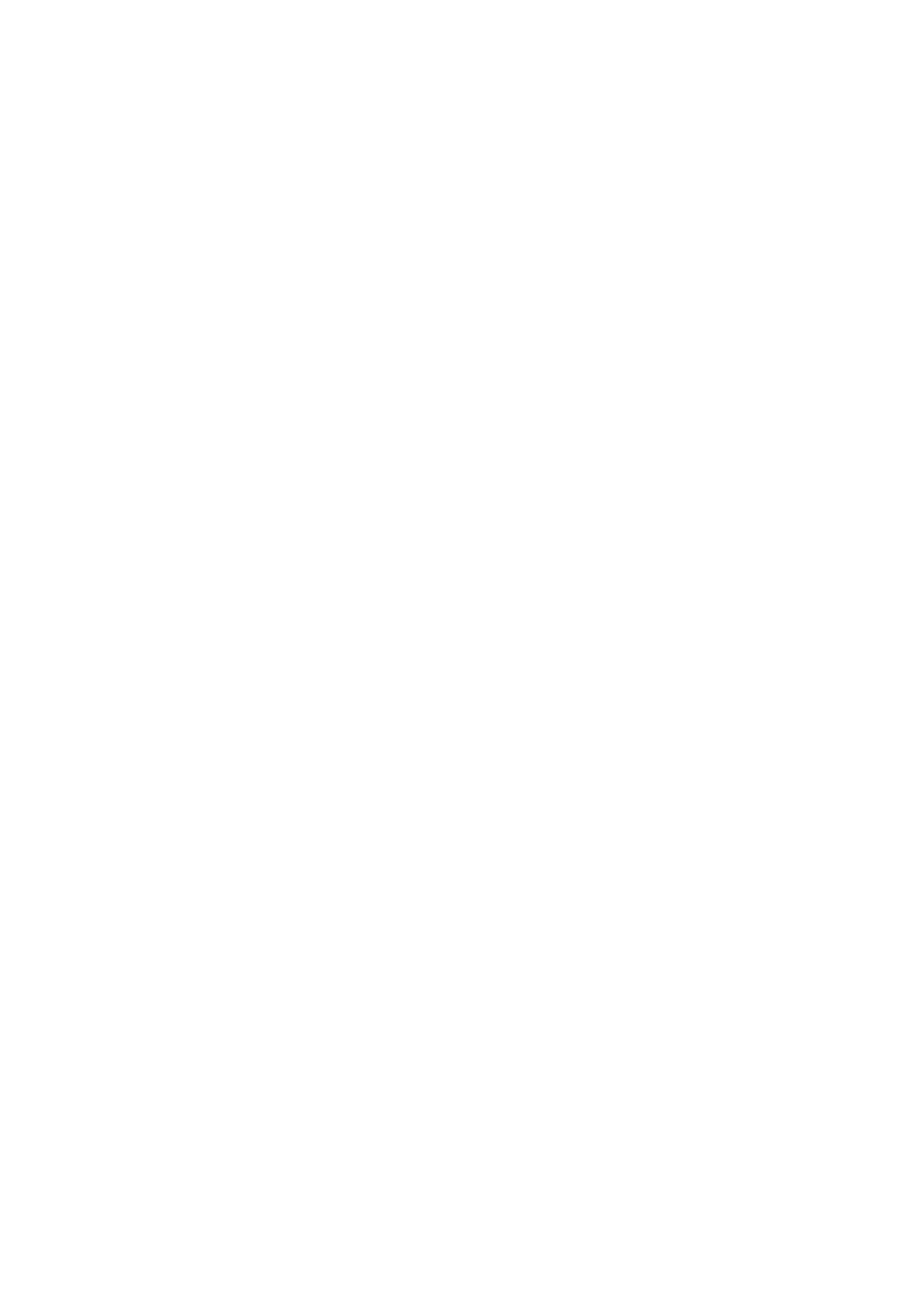# **The Industrial Property Act of the Kingdom of Bhutan, 2001**

# **TABLE OF CONTENTS**

Page **Page** Preamble 1

# **PART I PRELIMINARY**

Title 2 Commencement 2 Territorial Extent 2

# **PART II**

# **PATENTS**

| Definitions                                                           | ∍ |
|-----------------------------------------------------------------------|---|
| Patentable Invention                                                  |   |
| Right to Patent; Naming of Inventor                                   |   |
| Application                                                           | 4 |
| Unity of Invention; Amendment and Division of Application             |   |
| <b>Right of Priority</b>                                              |   |
| Information Concerning Corresponding Foreign Applications for Patents |   |
| Filing Date; Examination                                              | 6 |
| Grant of Patent; Changes in Patents                                   |   |
| <b>Rights Conferred by Patents</b>                                    | 8 |
| Duration; Annual Fees                                                 | Q |
| Exploitation by Government or Person thereby Authorized               | 9 |
| Invalidation                                                          |   |

#### **PART III**

# **INDUSTRIAL DESIGNS**

| Definition of "Industrial Design"                              |                 |
|----------------------------------------------------------------|-----------------|
| Registrable Industrial Designs                                 |                 |
| Right to Registration of Industrial Design; Naming of Creator  | 12 <sub>1</sub> |
| Application                                                    | 12 <sup>°</sup> |
| Examination; Registration and Publication of Industrial Design | 12 <sub>1</sub> |
| <b>Rights Conferred by Registration; Duration; Renewal</b>     | 13              |
| Invalidation                                                   | 14              |

#### **PART IV**

# **MARKS, COLLECTIVE MARKS, TRADE NAMES AND ACTS OF UNFAIR COMPETION**

| Definition of "Mark," of Collective Mark" and of "Trade Name" | 14 |
|---------------------------------------------------------------|----|
| Acquisition of the Exclusive Right to a Mark; Registrability  | 14 |
| <b>Application for Registration</b>                           | 15 |
| Examination; Opposition; Registration of Mark                 | 16 |
| Rights Conferred by Registration; Duration; Renewal           | 17 |
|                                                               |    |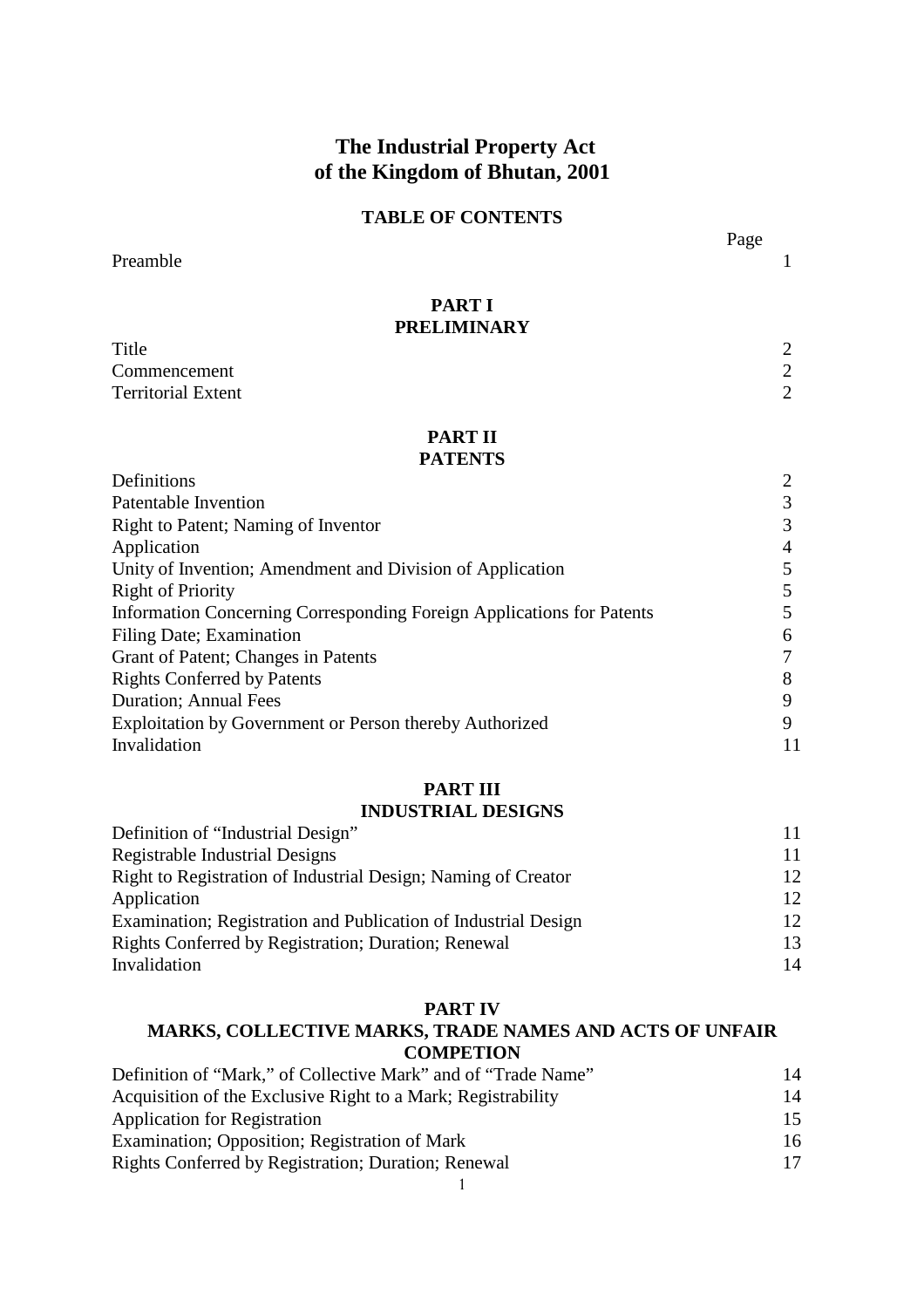| Invalidation; Removal on Grounds of Non-Use |     |
|---------------------------------------------|-----|
| Collective Marks                            | 18  |
| Licensing of Marks and Collective Marks     | 18  |
| <b>Trade Names</b>                          | 19. |
| Acts of unfair Competition                  | 19  |

# **PART V: GENERAL PROVISIONS**

| Changes in Ownership; License Contracts          | 19 |
|--------------------------------------------------|----|
| Agents                                           | 20 |
| Organization of the Industrial Property Registry | 20 |
| Registers; Official Bulletin                     | 21 |
| Correction of Errors; Extension of Time          | 21 |
| <b>Exercise of Discretionary Powers</b>          | 21 |
| Appeals                                          | 22 |
| Infringement; Unlawful Acts; Offences            | 22 |
| <b>Application of International Treaties</b>     | 23 |
| <b>Rules: Administrative Instructions</b>        | 23 |
| Interpretation                                   | 23 |
|                                                  |    |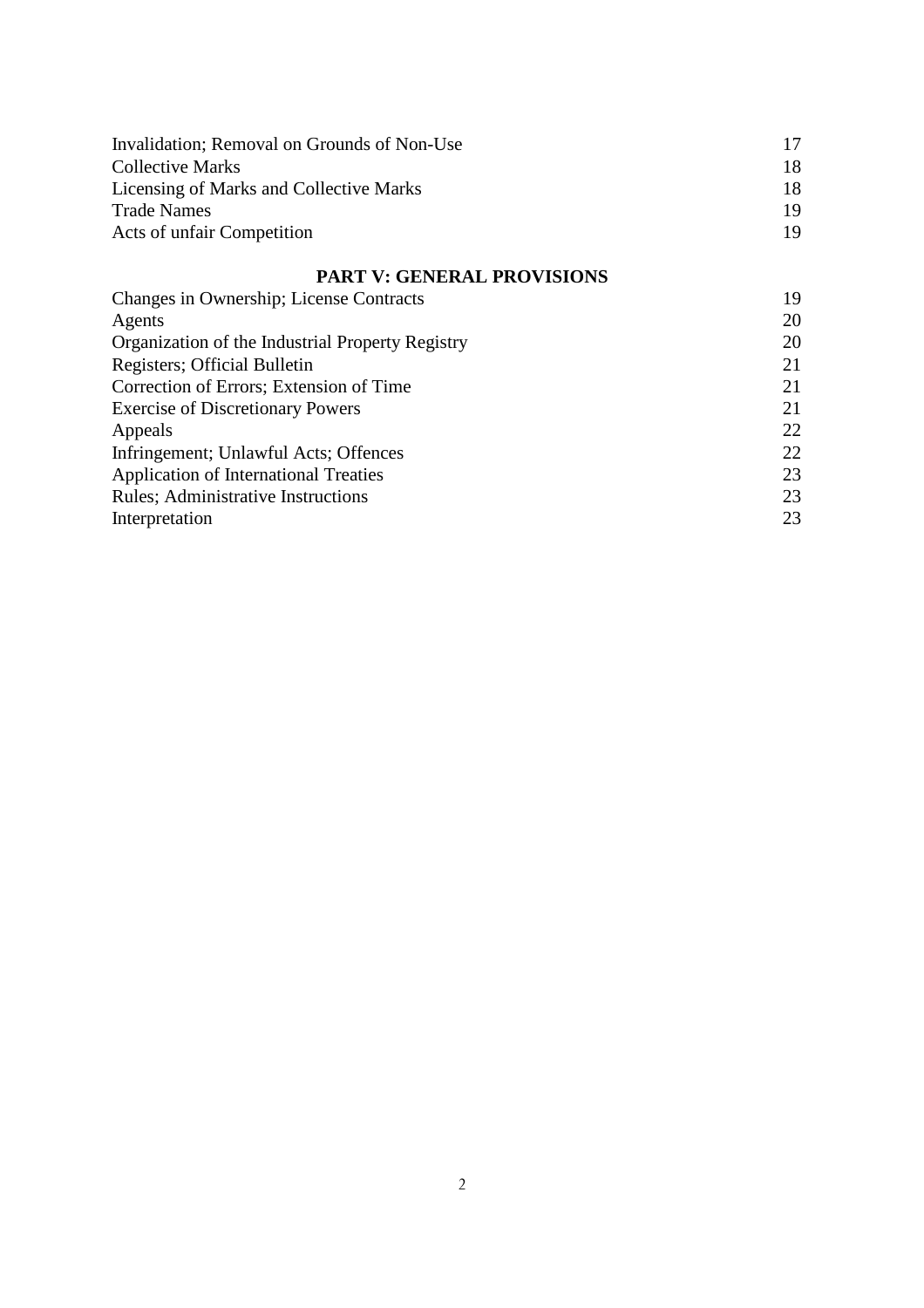# Preamble

Whereas it is expedient to extend recognition and legal protection to industrial property rights in order to stimulate innovative activity and promote technological advancement;

Whereas protection against certain acts of unfair competition is necessary to create a sound environment for the development of industry and commerce;

Now, therefore, be it enacted by the Gyalyong Tshogdu Chhenmo as follows: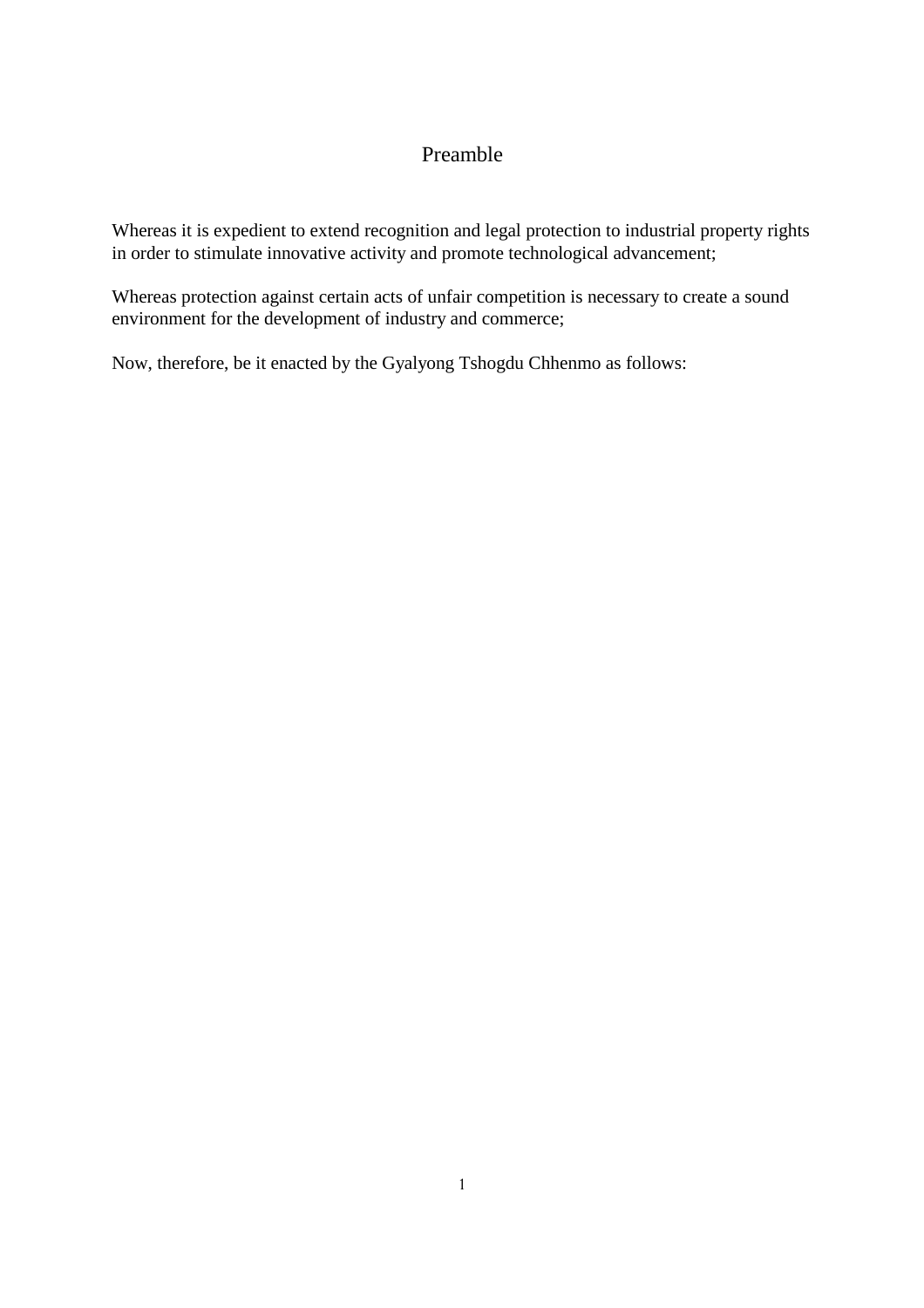# **The Industrial Property Act of the Kingdom of Bhutan, 2001**

# PART I

# PRELIMINARY

# **Title**

1. This Act may be cited as "The Industrial Property Act of the Kingdom of Bhutan, 2001".

# **Commencement**

2. This Act shall come into effect from such date as the Minister may appoint and notify in the national newspaper.

Provided that different dates may be appointed for different provisions of the Act.

# **Territorial Extent**

3. This Act shall extend to the whole of the Kingdom of Bhutan.

# PART II

# **PATENTS**

# **Definitions**

- 4. (1) For the purposes of this Act, a "patent" means the title granted to protect an invention.
	- (2) (a) For the purposes of this Act, "invention" means an idea of an inventor which permits in practice the solution to a specific problem in the field of technology.
		- (b) An invention may be, or may relate to, a product or a process.
	- (3) The following, even if they are inventions within the meaning of subsection (2), shall be excluded from patent protection:
		- (i) discoveries, scientific theories and mathematical methods;
		- (ii) schemes, rules or methods for doing business, performing purely mental acts or playing games;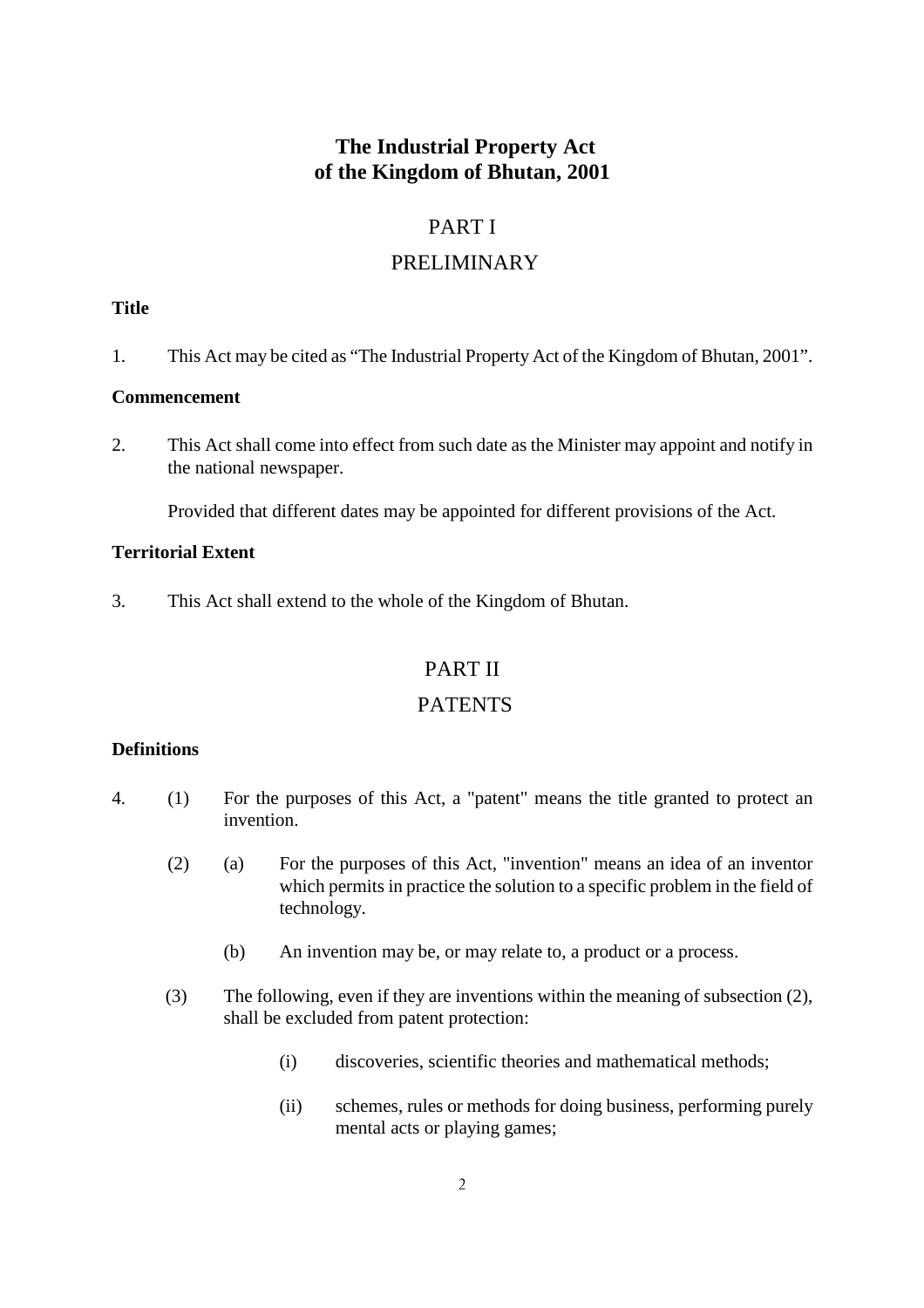(iii) methods for treatment of the human or animal body by surgery or therapy, as well as diagnostic methods practised on the human or animal body; this provision shall not apply to products for use in any of those methods.

# **Patentable Invention**

- 5. (1) An invention is patentable if it is new, involves an inventive step and is industrially applicable.
	- (2) (a) An invention is new if it is not anticipated by prior art.
		- (b) Prior art shall consist of everything disclosed to the public, anywhere in the world, by publication in tangible form or by oral disclosure, by use or in any other way, prior to the filing or, where appropriate, the priority date, of the application claiming the invention.
		- (c) For the purposes of paragraph (b), disclosure to the public of the invention shall not be taken into consideration if it occurred within twelve months preceding the filing date or, where applicable, the priority date of the application, and if it was by reason or in consequence of acts committed by the applicant or his predecessor in title or of an abuse committed by a third party with regard to the applicant or his predecessor in title.
	- (3) An invention shall be considered as involving an inventive step if, having regard to the prior art relevant to the application claiming the invention and as defined in subsection (2)(b), it would not have been obvious to a person having ordinary skill in the art.
	- (4) An invention shall be considered industrially applicable if it can be made or used in any kind of industry. "Industry" shall be understood in its broadest sense; it shall cover, in particular, handicraft, agriculture, fishery and services.
	- (5) Inventions, the commercial exploitation of which would be contrary to public order or morality, shall not be patentable.

# **Right to Patent; Naming of Inventor**

- 6. (1) The right to a patent shall belong to the inventor.
	- (2) If two or more persons have jointly made an invention, the right to the patent shall belong to them jointly.
	- (3) If and to the extent to which two or more persons have made the same invention independently of each other, the person whose application has the earliest filing date or, if priority is claimed, the earliest validly claimed priority date shall have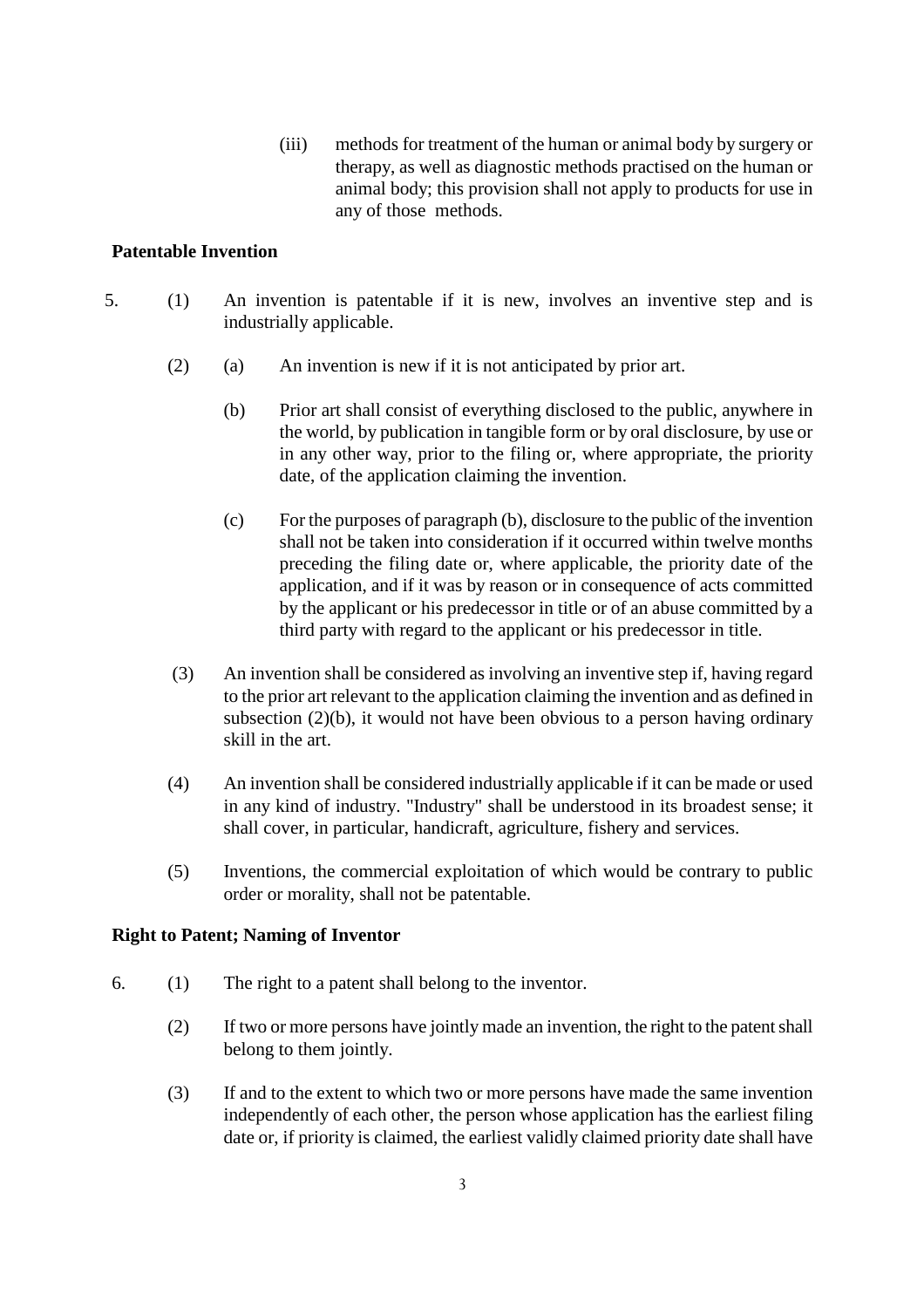the right to the patent, as long as the said application is not withdrawn, abandoned or rejected.

- (4) The right to a patent may be assigned, or may be transferred by succession.
- (5) Where an invention is made in execution of an employment contract, the right to the patent shall belong, in the absence of contractual provisions to the contrary, to the employer.
- (6) The inventor shall be named as such in the patent, unless in a special written declaration signed by him and addressed to the Registrar he indicates that he wishes not to be named. Any promise or undertaking by the inventor made to any person to the effect that he will make such a declaration shall be without legal effect.

# **Application**

- 7. (1) The application for a patent shall be filed in the prescribed manner with the Registrar and shall contain a request, a description, one or more claims, one or more drawings (where required), and an abstract. It shall be subject to the payment of the prescribed application fee.
	- (2) (a) The request shall contain a petition to the effect that a patent be granted, the name of and other prescribed data concerning the applicant, the inventor and the agent, if any, and the title of the invention.
		- (b) Where the applicant is not the inventor, the request shall be accompanied by a statement justifying the applicant's right to the patent.
	- (3) The description shall disclose the invention in a manner sufficiently clear and complete for the invention to be carried out by a person having ordinary skill in the art, and shall, in particular, indicate at least one mode known to the applicant for carrying out the invention.
	- (4) (a) The claim or claims shall define the matter for which protection is sought. The description and the drawings may be used to interpret the claims.
		- (b) Claims shall be clear and concise. They shall be fully supported by the description.
	- (5) Drawings shall be required when they are necessary for the understanding of the invention.
	- (6) The abstract shall merely serve the purpose of technical information; in particular, it shall not be taken into account for the purpose of interpreting the scope of the protection.
	- (7) The applicant may withdraw the application at any time during its pendency.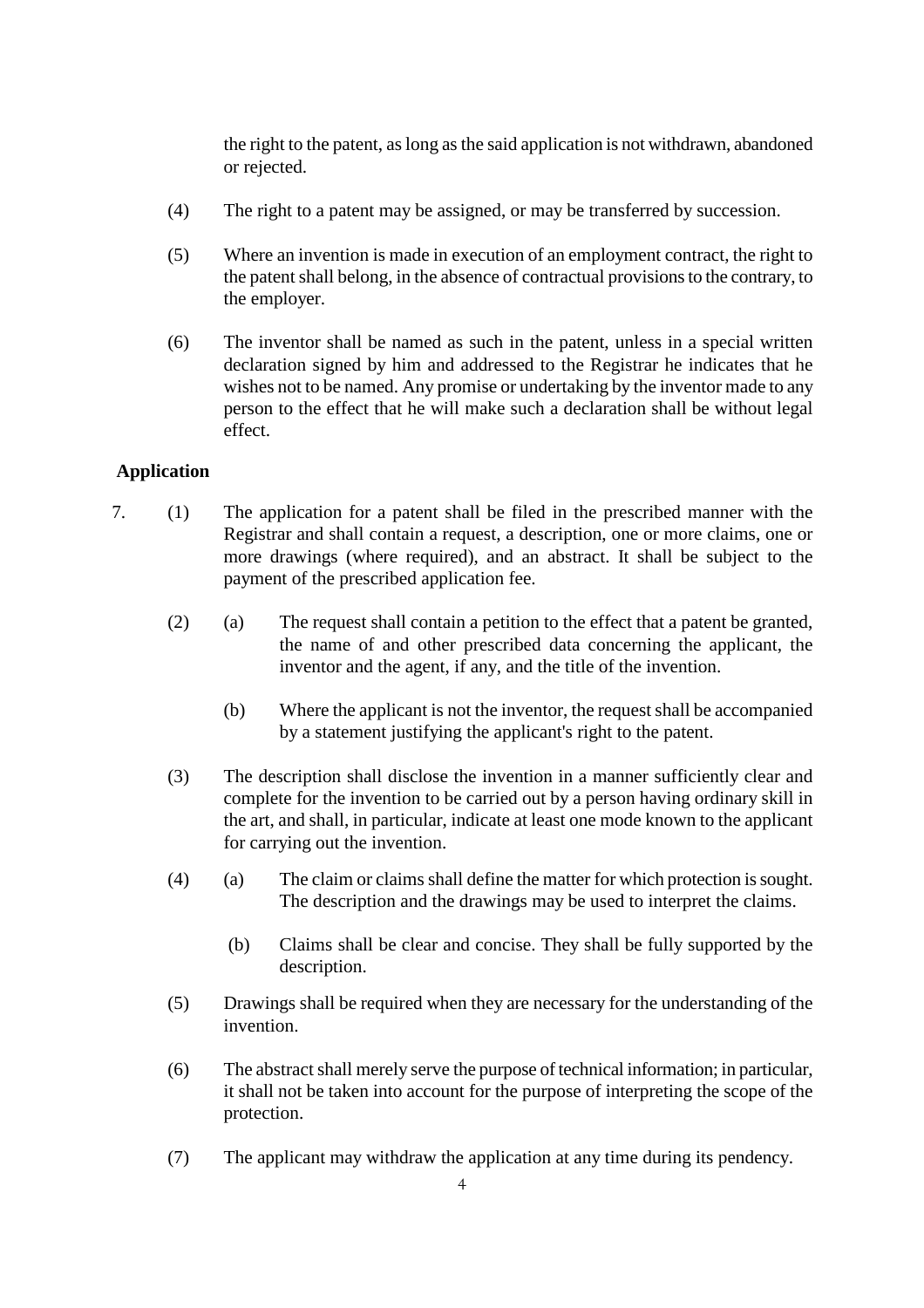# **Unity of Invention; Amendment and Division of Application**

- 8. (1) The application shall relate to one invention only or to a group of inventions so linked as to form a single general inventive concept.
	- (2) The applicant may, up to the time when the application is in order for grant, amend the application, provided that the amendment shall not go beyond the disclosure in the initial application.
	- (3) (a) The applicant may, up to the time when the application is in order for grant, divide the application into two or more applications ("divisional applications"), provided that each divisional application shall not go beyond the disclosure in the initial application.
		- (b) Each divisional application shall be entitled to the filing date and, where applicable, the priority date of the initial application.
	- (4) The fact that a patent has been granted on an application that did not comply with the requirement of unity of invention under subsection (1) shall not be a ground for the invalidation of the patent.

# **Right of Priority**

- 9. (1) The application may contain a declaration claiming the priority, as provided for in the Paris Convention, of one or more earlier national, regional or international applications filed by the applicant or his predecessor in title in or for any State party to the said Convention.
	- (2) Where the application contains a declaration under subsection (1), the Registrar may request that the applicant furnish, within the prescribed time limit, a copy of the earlier application certified as correct by the Registry with which it was filed.
	- (3) The effect of the said declaration shall be as provided in the Paris Convention.
	- (4) If the Registrar finds that the requirements under this Section and the Rules pertaining thereto have not been fulfilled, the said declaration shall be considered not to have been made.

# **Information Concerning Corresponding Foreign Applications for Patents**

10. (1) The applicant shall, at the request of the Registrar, furnish him with the date and number of any application for a patent filed by him abroad ("foreign application") relating to the same or essentially the same invention as that claimed in the application filed with the Industrial Property Registry.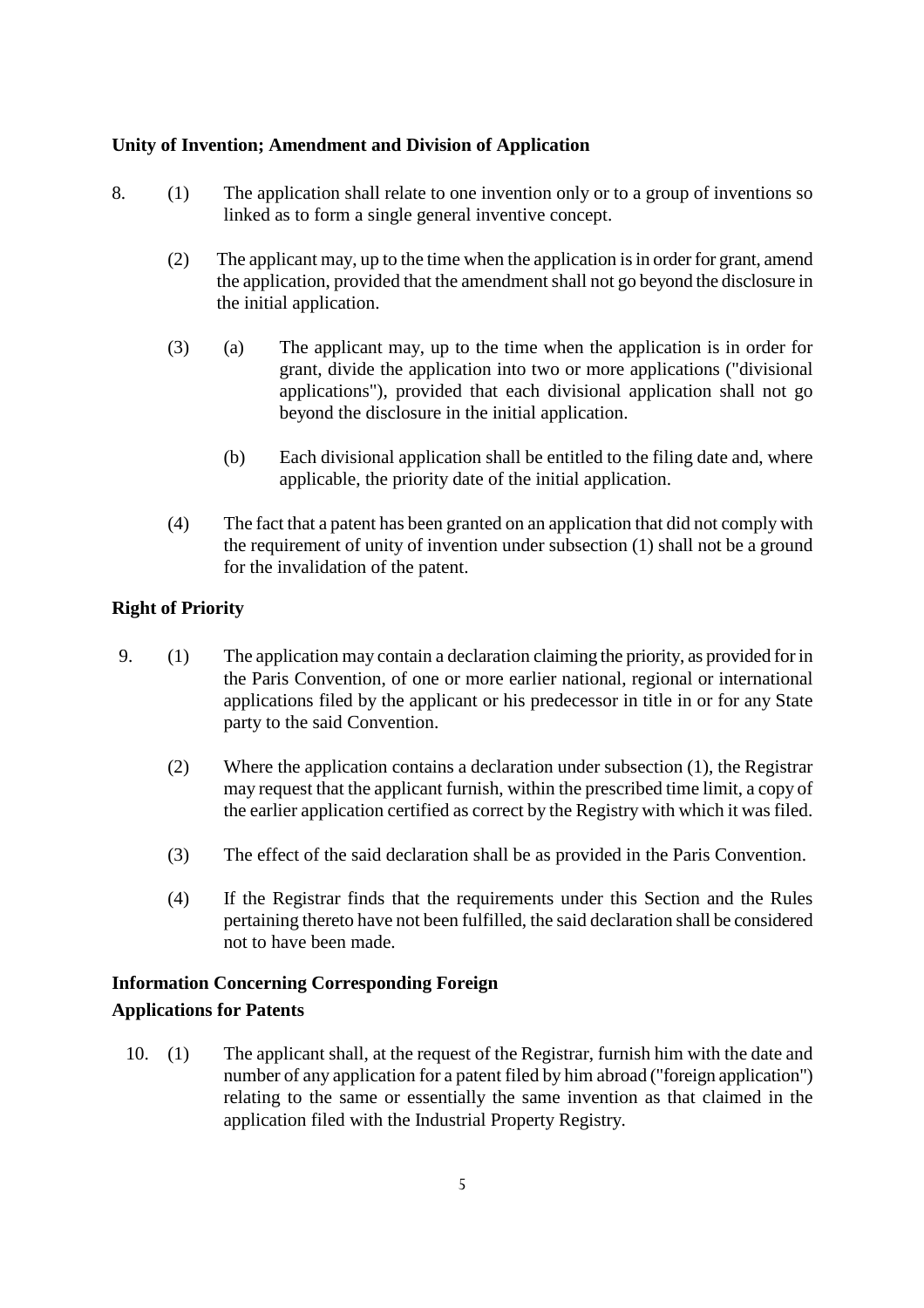- (2) (a) The applicant shall, at the request of the Registrar, furnish him with the following documents relating to any of the foreign applications referred to in subsection(1):
	- (i) a copy of any communication received by the applicant concerning the results of any search or examination carried out in respect of the foreign application;
	- (ii) a copy of the patent granted on the basis of the foreign application;
	- (iii) a copy of any final decision rejecting the foreign application or refusing the grant requested in the foreign application.
	- (b) The applicant shall, at the request of the Registrar, furnish him with a copy of any final decision invalidating the patent granted on the basis of the foreign application referred to in paragraph (a).

#### **Filing Date; Examination**

- 11. (1) (a) The Registrar shall accord as the filing date the date of receipt of the application, provided that, at the time of receipt, the application contains:
	- (i) an express or implicit indication that the elements are intended to be an application for a patent;
	- (ii) indications allowing the identity of the applicant to be established;
	- (iii) a description.
	- (b) If the Registrar finds that the application did not, at the time of receipt, fulfill the requirements referred to in paragraph (a), he shall invite the applicant to file the required correction and shall accord as the filing date the date of receipt of the required correction, but if no correction is made, the application shall be treated as if it had not been filed.
	- (2) Where the application refers to drawings which in fact are not included in the application, the Registrar shall invite the applicant to furnish the missing drawings. If the applicant complies with the said invitation, the Registrar shall accord as the filing date the date of receipt of the missing drawings. Otherwise, the Registrar shall accord as the filing date the date of receipt of the application and shall treat any reference to the said drawings as non-existent.
	- (3) After according a filing date, the Registrar shall examine whether the application complies with the requirements of Section 7(1) and 7(2) and the Rules pertaining thereto and those requirements of this Act and the Rules which are designated by the Rules as formal requirements for the purposes of this Act and whether information requested under Section 10, if any, has been provided.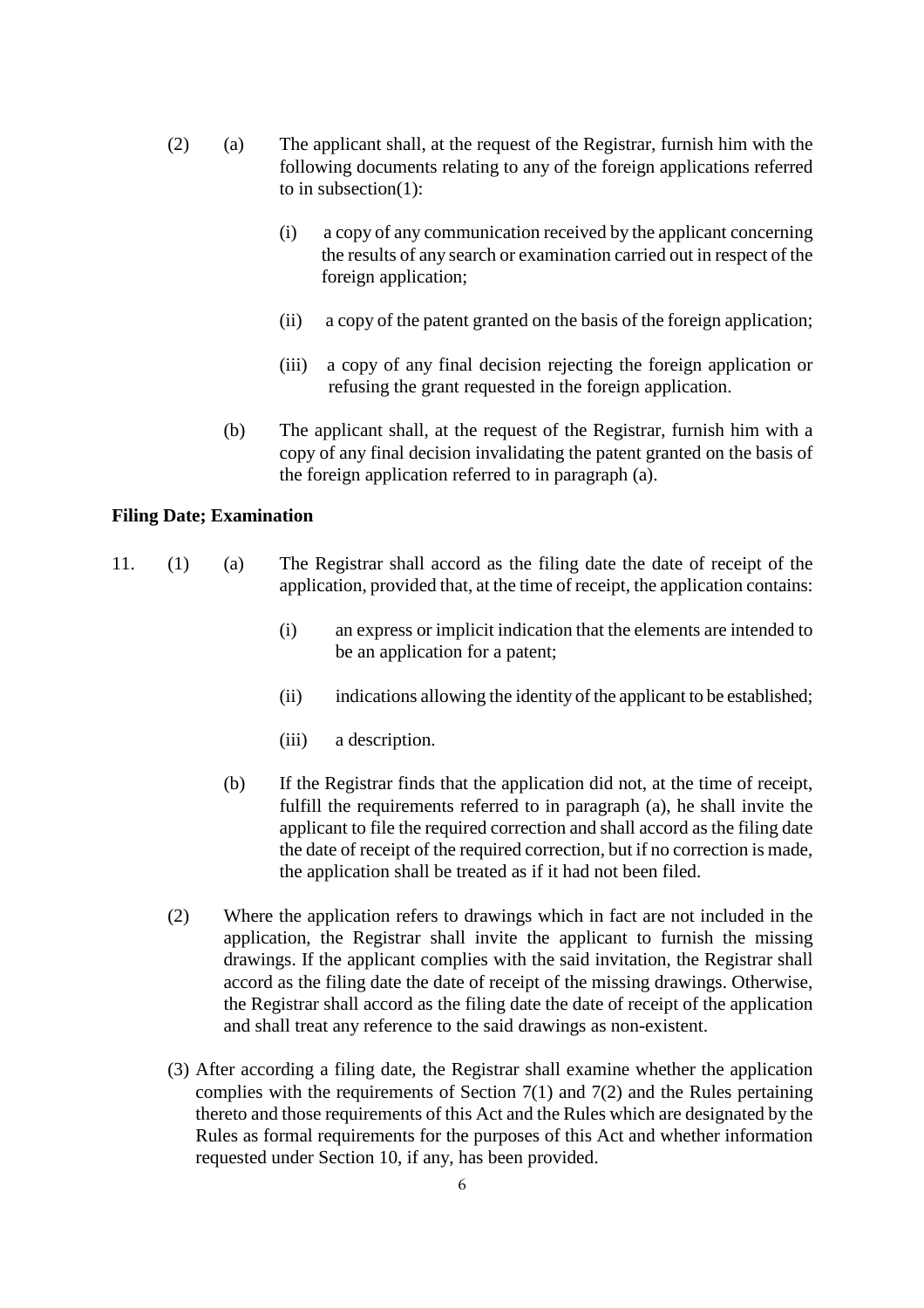- (4) Where the Registrar is of the opinion that the application complies with the requirements of subsection (3), the Registrar shall take a decision as to whether the requirements of Sections  $4(2)$  and  $(3)$ ,  $5$ ,  $7(4)$ ,  $(5)$  and  $(6)$  and 8 and the Rules pertaining thereto are fulfilled and for this purpose may, as provided for in the Rules, cause the application to be examined.
- (5) The Registrar shall take into account, for the purposes of subsection (4),
	- (a) the results of any international search report and any international preliminary examination report established under the Patent Cooperation Treaty in relation to the application; and/or
	- (b) a search and examination report submitted under Section  $10(2)(a)(i)$ relating to, or a final decision submitted under Section  $10(2)(a)(iii)$ on the refusal to grant a patent on, a corresponding foreign application; and/or
	- (c) a search and examination report which was carried out upon his request by an external search and examination authority.

# **Grant of Patent; Changes in Patents**

- 12. (1) Where the Registrar finds that the conditions referred to in Section 11(3) are fulfilled, he shall grant the patent. Otherwise, he shall refuse the application and notify the applicant of that decision.
	- (2) When he grants a patent, the Registrar shall:
		- (i) publish a reference to the grant of the patent;
		- (ii) issue to the applicant a certificate of the grant of the patent and a copy of the patent;
		- (iii) record the patent;
		- (iv) make available copies of the patent to the public, on payment of the prescribed fee.
	- (3) The Registrar shall, upon request of the owner of the patent, make changes in the text or drawings of the patent in order to limit the extent of the protection conferred thereby, provided that the change would not result in the disclosure contained in the patent going beyond the disclosure contained in the initial application on the basis of which the patent was granted.
	- (4) The Registrar shall, whenever possible, reach a final decision on the application not later than two years after the commencement of the examination referred to in Section  $11(4)$ .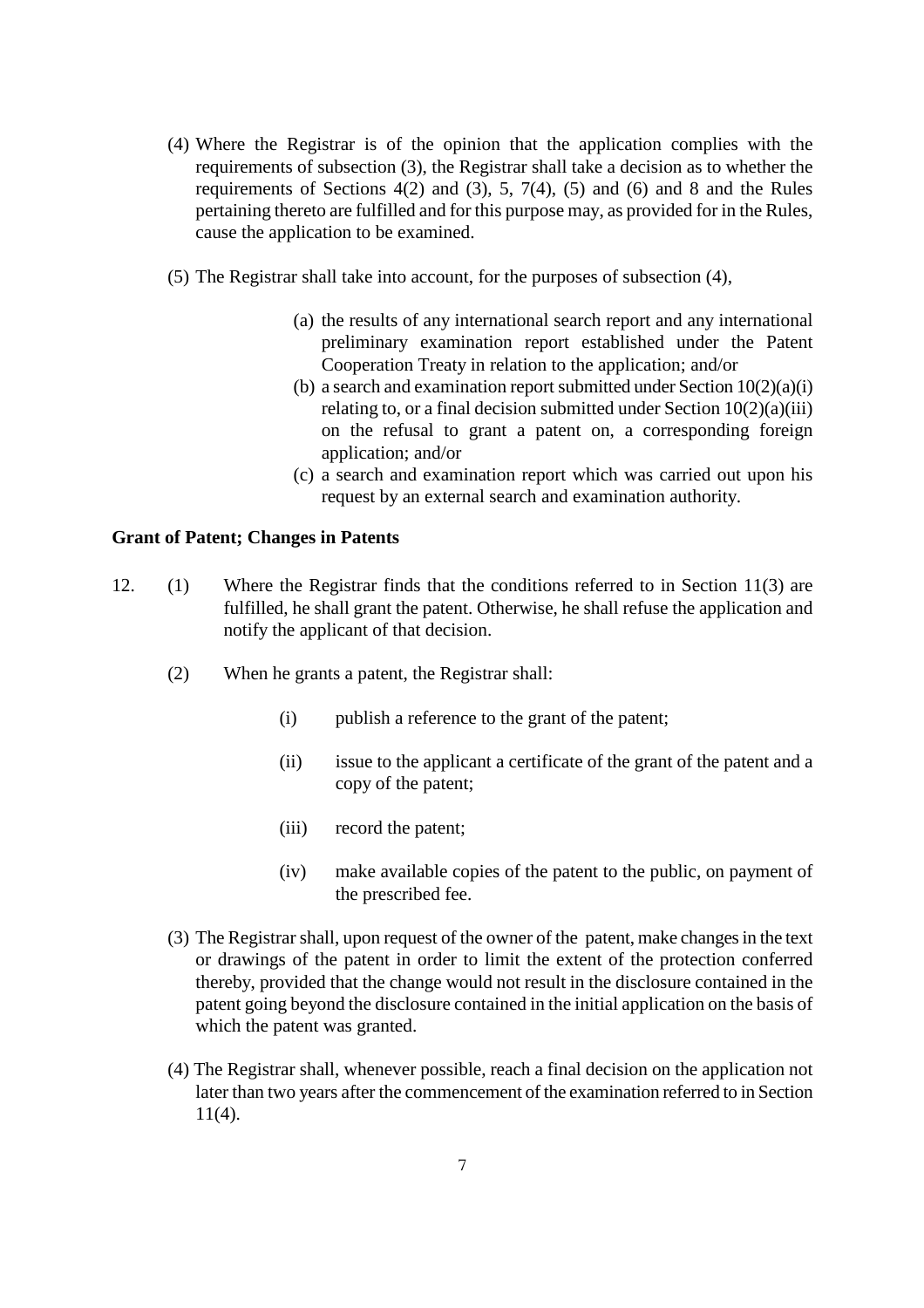### **Rights Conferred by Patent**

- 13. (1) The exploitation of the patented invention in Bhutan by persons other than the owner of the patent shall require the latter's agreement.
	- (2) For the purposes of this Act, "exploitation" of a patented invention means any of the following acts:
		- (a) when the patent has been granted in respect of a product :
			- (i) making, using, offering for sale, selling or importing for these purposes that product;
			- (ii) stocking such product for the purposes of offering for sale, selling or using;
		- (b) when the patent has been granted in respect of a process:
			- (i) using the process;
			- (ii) doing any of the acts referred to in paragraph (a) in respect of a product obtained directly by means of the process.
	- (3) The owner of the patent shall, in addition to any other rights, remedies or actions available to him, have the right, subject to subsection (4) hereof and Section 15, to institute Court proceedings against any person who infringes the patent by performing, without his agreement, any of the acts referred to in subsection (2) or who performs acts which make it likely that infringement will occur.
	- (4) (a) The rights under the patent shall not extend :
		- (i) to acts in respect of articles which have been put on the market in Bhutan by the owner of the patent or with his consent; or
		- (ii) to the use of articles on aircraft, land vehicles or vessels of other countries which temporarily or accidentally enter the airspace, territory or waters of Bhutan; or
		- (iii) to acts done only for experimental purposes relating to a patented invention; or
		- (iv) to acts performed by any person who in good faith, before the filing or, where priority is claimed, the priority date of the application on which the patent is granted, was using the invention or was making effective and serious preparations for such use in Bhutan.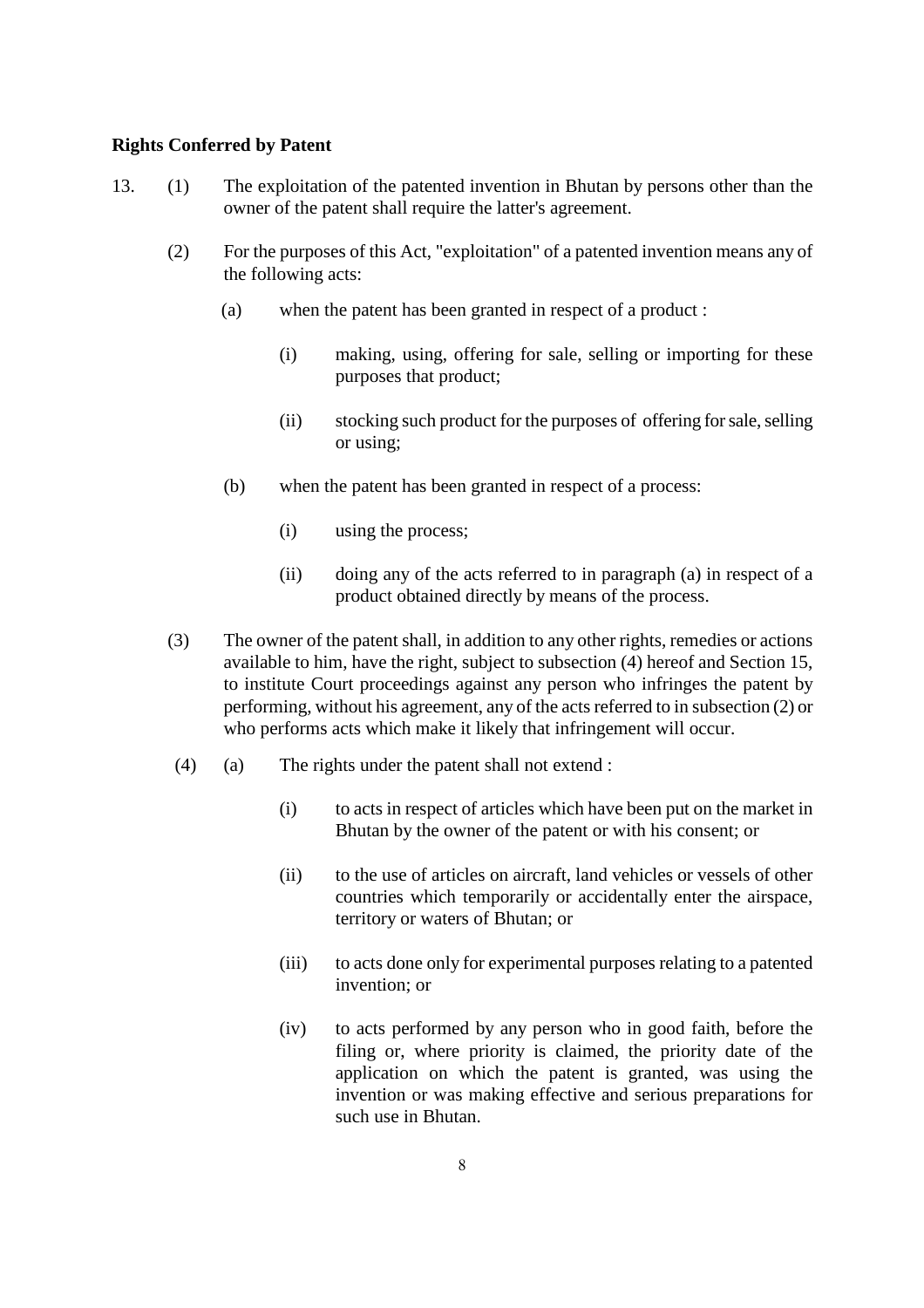(b) The right of prior user referred to in paragraph (a)(iv) may be transferred or devolve only together with the enterprise or business, or with that part of the enterprise or business, in which the use or preparations for use have been made.

#### **Duration; Annual Fees**

- 14. (1) Subject to subsection (2), a patent shall expire 20 years after the filing date of the application for the patent.
	- (2) In order to maintain the patent or patent application, an annual fee shall be paid in the prescribed manner in advance to the Registrar for each year, starting one year after the filing date of the application for grant of the patent. A period of grace of six months shall be allowed for the late payment of the annual fee on payment of the prescribed surcharge. If an annual fee is not paid in accordance with the provisions of this subsection, the patent application shall be deemed to have been withdrawn or the patent shall lapse.

#### **Exploitation by Government or Person thereby Authorized**

- 15. (1) Where
	- (i) the public interest, in particular, national security, nutrition, health or the development of other vital sectors of the national economy so requires; or
	- (ii) a judicial or administrative body has determined that the manner of exploitation, by the owner of the patent or his licensee, is anticompetitive, and the Minister is satisfied that the exploitation of the invention in accordance with this subsection would remedy such practice:

the Minister may decide that, even without the agreement of the owner of the patent, a Government agency or a third person designated by the Minister may exploit the invention. The exploitation of the invention shall be limited to the purpose for which it was authorized and shall be subject to the payment to the said owner of an adequate remuneration therefor, taking into account the economic value of the invention, as determined in the said decision, and, where a decision has been taken under paragraph (ii), the need to correct anti-competitive practices. The Minister shall take his decision after hearing the owner of the patent and any interested person if they wish to be heard.

(2) Upon request of the owner of the patent, of the Government agency or of the third person authorized to exploit the patented invention, the Minister may, after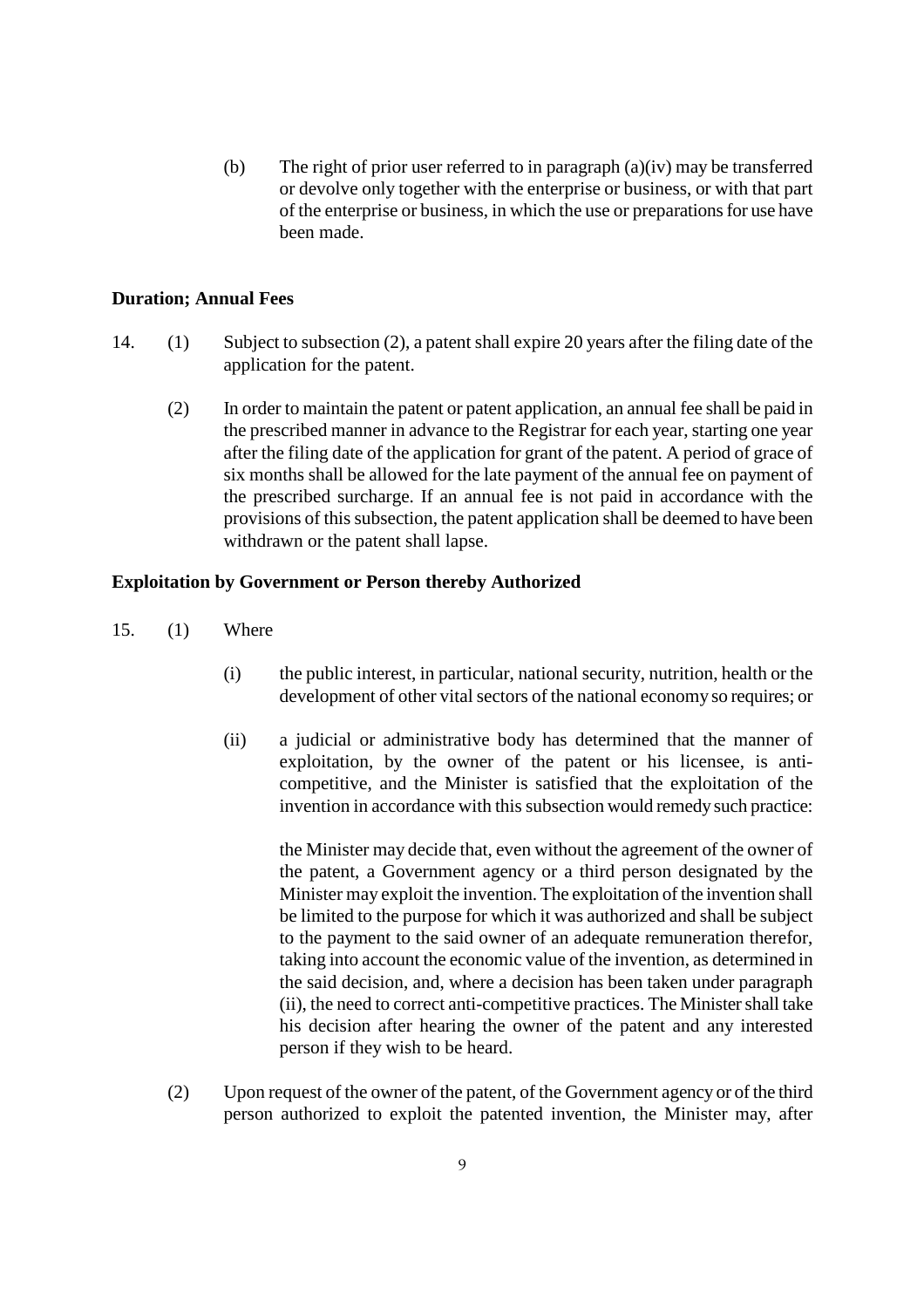hearing the parties, if either or both wish to be heard, vary the terms of the decision authorizing the exploitation of the patented invention to the extent that changed circumstances justify such variation.

- (3) (a) Upon the request of the owner of the patent, the Minister shall terminate the authorization if he is satisfied, after hearing the parties, if either or both wish to be heard, that the circumstances which led to his decision have ceased to exist and are unlikely to recur or that the Government agency or third person designated by him has failed to comply with the terms of the decision.
	- (b) Notwithstanding paragraph (a), the Minister shall not terminate the authorization if he is satisfied that the need for adequate protection of the legitimate interests of the Government agency or third person designated by him justifies the maintenance of the decision.
- (4) Where a third person has been designated by the Minister, the authorization may only be transferred with the enterprise or business of that person or with the part of the enterprise or business within which the patented invention is being exploited.
- (5) The authorization shall not exclude:
	- (i) the conclusion of license contracts by the owner of the patent; or
	- (ii) the continued exercise, by the owner of the patent, of his rights under Section 13 (2).
- (6) (a) A request for the Minister's authorization shall be accompanied by evidence that the owner of the patent has received, from the person seeking the authorization, a request for a contractual license, but that person has been unable to obtain such a license on reasonable commercial terms and conditions and within a reasonable time.
	- (b) Paragraph (a) of this subsection shall not apply in cases of national emergency or other circumstances of extreme urgency provided, however, that in such cases the owner of the patent shall be notified of the Minister's decision as soon as reasonably practicable.
- (7) The exploitation of the invention by the Government agency or third person designated by the Minister shall be predominantly for the supply of the market in Bhutan.
- (8) The decisions of the Minister under subsections (1) to (3) may be the subject of an appeal before the Court.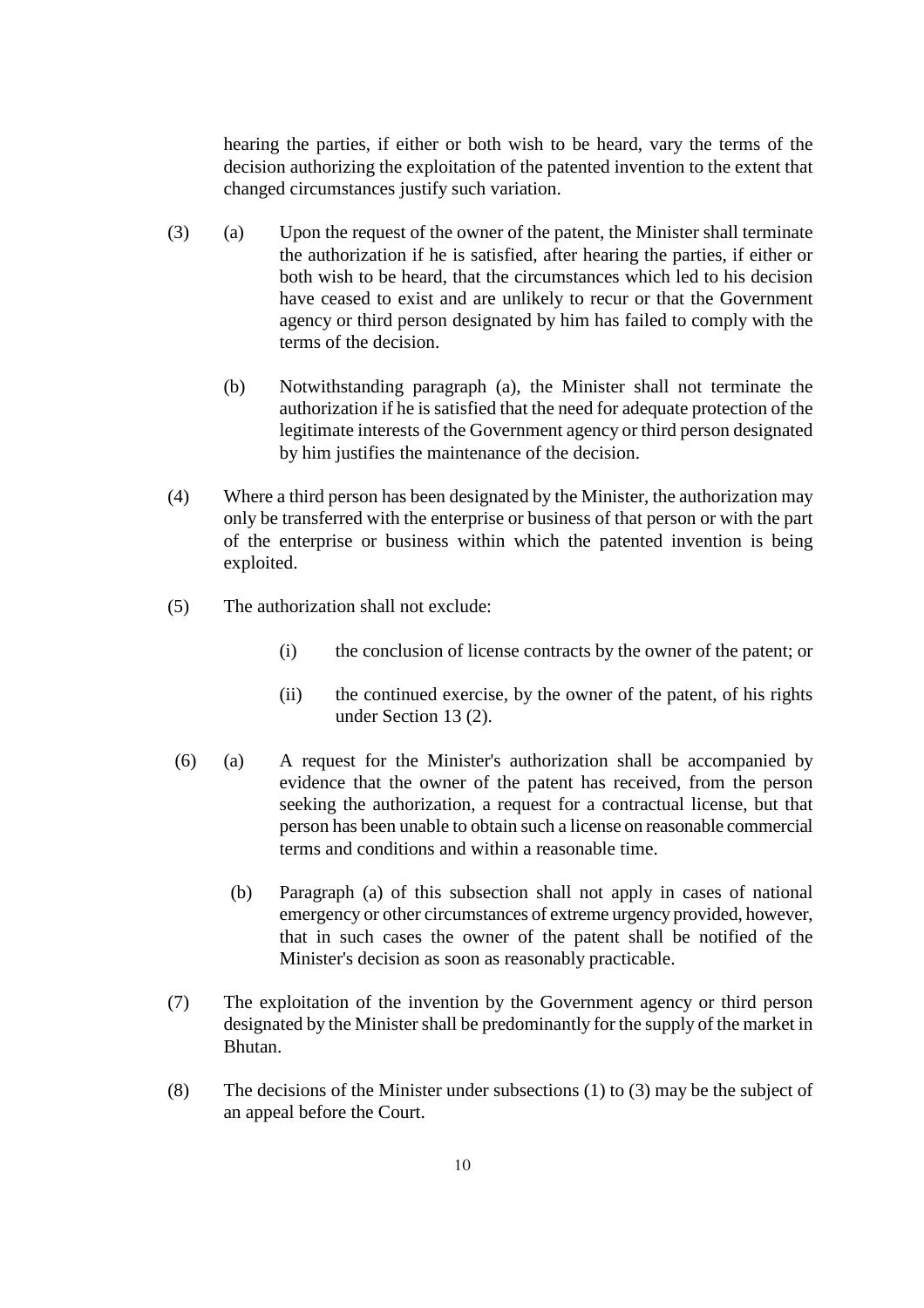### **Invalidation**

- 16. (1) Any interested person may request the Court or the Registrar to invalidate a patent.
	- (2) The Court or the Registrar shall invalidate the patent if the person requesting the invalidation proves that any of the requirements of Section 4(2) and (3), Section 5 and Section 7(3), (4) and (5) are not fulfilled or if the owner of the patent is not the inventor or his successor in title.
	- (3) Any invalidated patent, or claim or part of a claim, shall be regarded as null and void from the date of the grant of the patent.
	- (4) The final decision of the Court shall be notified to the Registrar who shall record it and publish a reference thereto as soon as possible.

# PART III

# INDUSTRIAL DESIGNS

#### **Definition of "Industrial Design"**

- 17. (1) For the purposes of this Act, any composition of lines or colours or any threedimensional form, or any material, whether or not associated with lines or colours, is deemed to be an industrial design, provided that such composition, form or material gives a special appearance to a product of industry or handicraft and can serve as a pattern for a product of industry or handicraft, and appeals to and is judged by the eye.
	- (2) The protection under this Act does not extend to anything in an industrial design which serves solely to obtain a technical result and to the extent that it leaves no freedom as regards arbitrary features of appearance.

# **Registrable Industrial Designs**

- 18. (1) An industrial design is registrable if it is new.
	- (2) An industrial design shall be new if it has not been disclosed to the public in Bhutan by publication in tangible form or by use or in any other way, prior to the filing date or, where applicable, the priority date of the application for registration. Section 5(2)(c) shall apply *mutatis mutandis*.
	- (3) Industrial designs that are contrary to public order or morality shall not be registrable.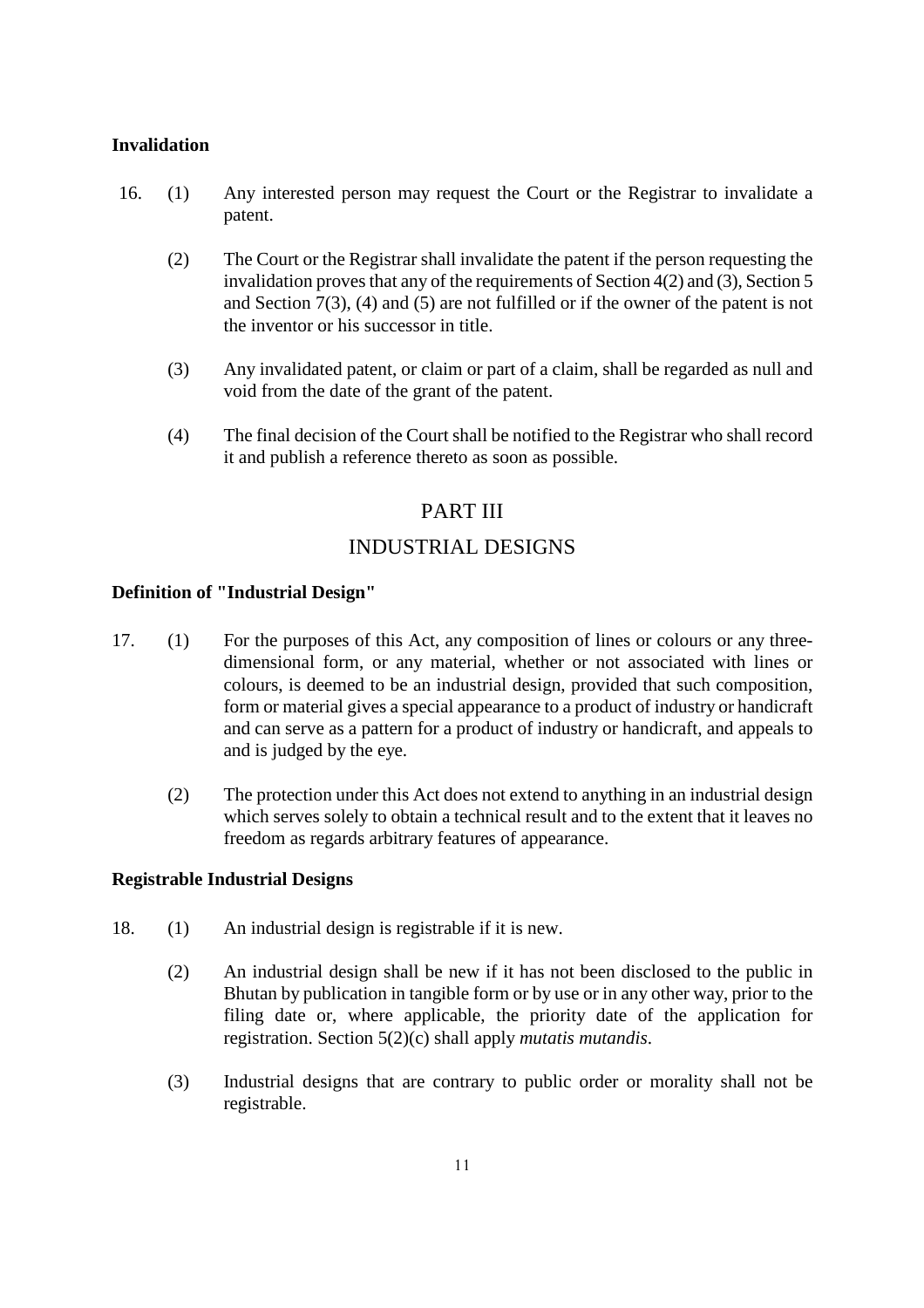# **Right to Registration of Industrial Design; Naming of Creator**

19. Section 6 shall apply *mutatis mutandis*.

# **Application**

- 20. (1) The application for registration of an industrial design shall be filed in the prescribed manner with the Registrar and shall contain a request, drawings, photographs or other adequate graphic representations of the article embodying the industrial design and an indication of the kind of products for which the industrial design is to be used. It may be accompanied by a specimen of the article embodying the industrial design, where the industrial design is two-dimensional. The application shall be subject to the payment of the prescribed application fee.
	- (2) Where the applicant is not the creator, the request shall be accompanied by a statement justifying the applicant's right to the registration of the industrial design.
	- (3) Section 9 shall apply *mutatis mutandis.*
	- (4) Two or more industrial designs may be the subject of the same application, provided they relate to the same class of the International Classification or to the same set or composition of articles.
	- (5) The application, at the time of filing, may contain a request that the publication of the industrial design, upon registration, be deferred for a period not exceeding 12 months from the date of filing or, if priority is claimed, from the date of priority, of the application.
	- (6) The applicant may withdraw the application at any time during its pendency.

# **Examination; Registration and Publication of Industrial Design**

- 21. (1) The Registrar shall accord as the filing date the date of receipt of the application, provided that, at the time of receipt, the application contains indications allowing the identity of the applicant to be established and the required graphic representation of the article embodying the industrial design. Section 11(1)(b) shall apply *mutatis mutandis.*
	- (2) After according a filing date, the Registrar shall examine whether the application complies with the requirements of Section 20(1) and (2) and the Rules pertaining thereto, whether the application fees has been paid and whether the industrial design complies with the requirements of Sections 17 and 18(3) and the Rules pertaining thereto.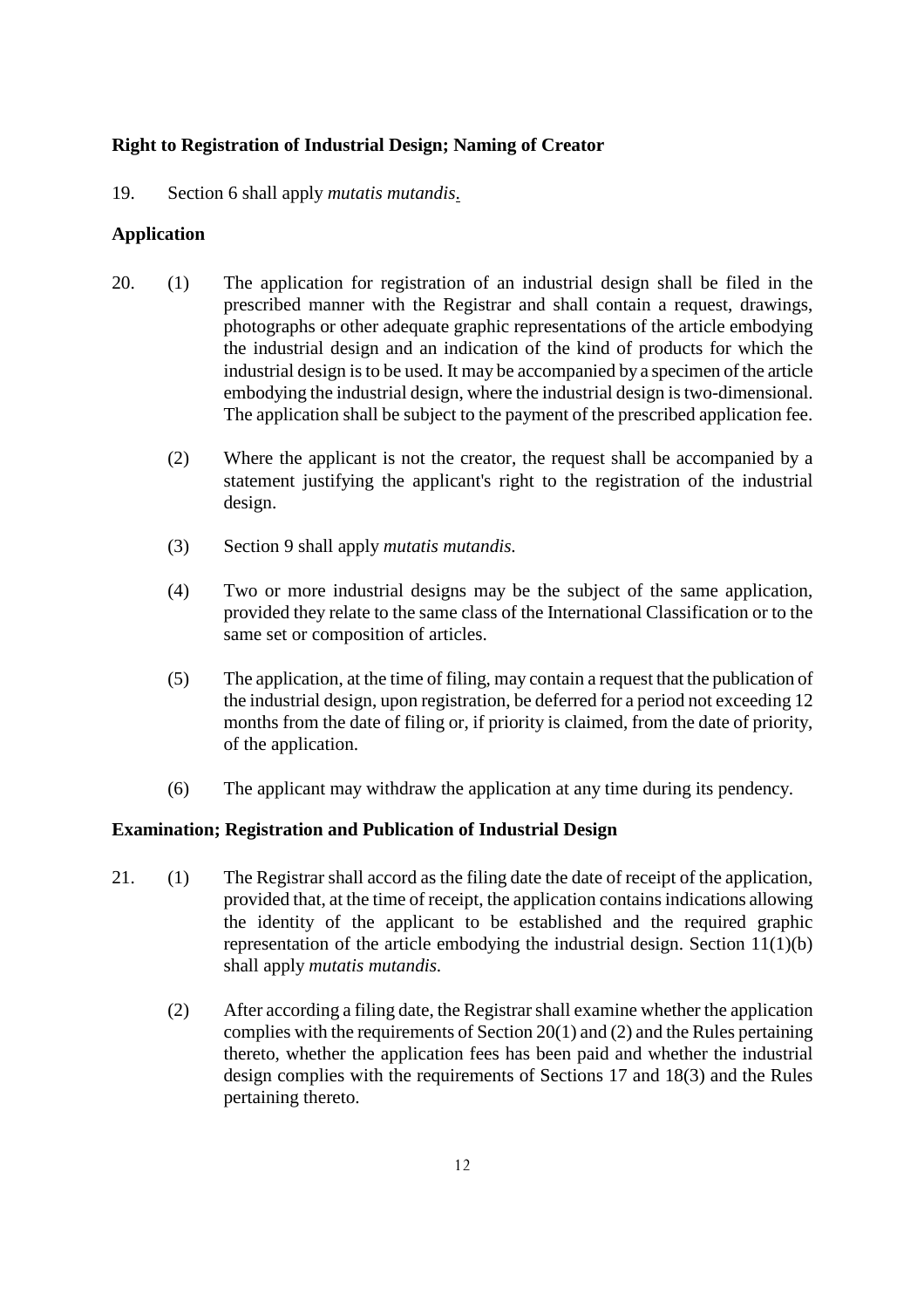- (3) Where the Registrar finds that the conditions referred to in subsection (2) hereof are fulfilled, he shall register the industrial design, publish a reference to the registration and issue to the applicant a certificate of registration of the industrial design; otherwise, he shall refuse the application.
- (4) (a) Notwithstanding subsection (3), where a request has been made under Section 20 (5) for deferment of publication, upon registration of the industrial design, neither the representation of the design nor any file relating to the application shall be open to public inspection. In this case, the Registrar shall publish a mention of the deferment of the publication of the industrial design and information identifying the registered owner, and indicating the filing date of the application, the length of the period for which deferment has been requested and any other prescribed particulars.
	- (b) At the expiry of the period of deferment, the Registrar shall publish the registered industrial design.
	- (c) The institution of legal proceedings on the basis of a registered industrial design during the period of deferment of publication shall be subject to the condition that the information contained in the Register and in the file relating to the application has been communicated to the person against whom the action is brought.

# **Rights Conferred by Registration; Duration; Renewal**

- 22. (1) The exploitation of a registered industrial design in Bhutan by persons other than the registered owner shall require the agreement of the latter.
	- (2) For the purposes of this Act, "exploitation" of a registered industrial design means the making, selling or importation of articles incorporating the industrial design.
	- (3) Section 13(4)(a)(i) shall apply *mutatis mutandis*.
	- (4) The registered owner of an industrial design shall, in addition to any other rights, remedies or actions available to him, have the right to institute Court proceedings against any person who infringes the industrial design by performing, without his agreement, any of the acts referred to in subsection(2) or who performs acts which make it likely that infringement will occur.
	- (5) The registration of an industrial design shall be for a period of five years from the filing date of application for registration. The registration may be renewed for two further consecutive periods of five years through the payment of the prescribed fee. A period of grace of six months shall be allowed for the late payment of the renewal fee on payment of the prescribed surcharge.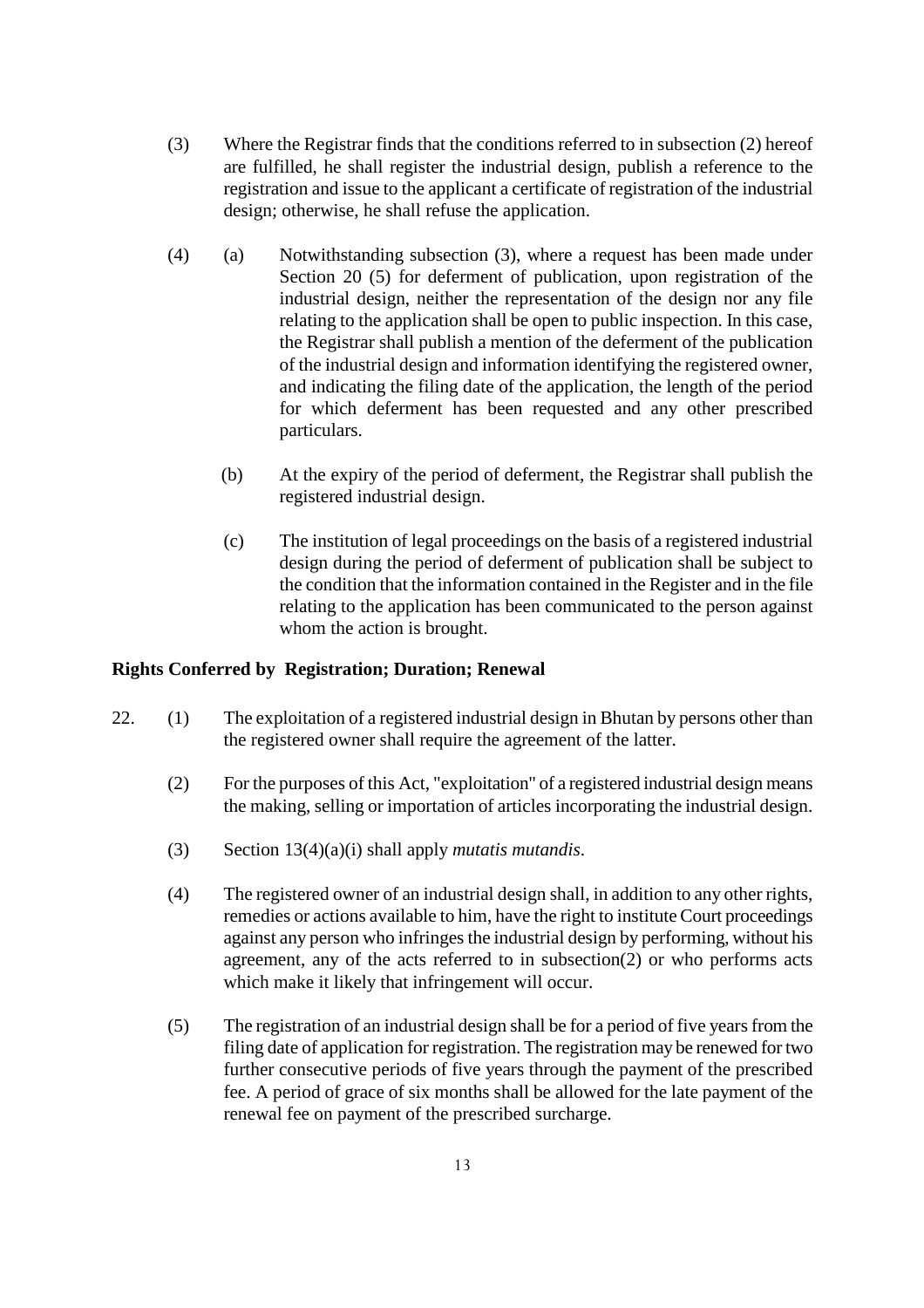#### **Invalidation**

- 23. (1) Any interested person may request the Court or the Registrar to invalidate the registration of an industrial design.
	- (2) The Court or the Registrar shall invalidate the registration if the person requesting the invalidation proves that any of the requirements of Section 17 and 18 is not fulfilled or if the registered owner of the industrial design is not the creator or his successor in title.
	- (3) Section 16(3) and (4) shall apply *mutatis mutandis*.

# PART IV

# MARKS, COLLECTIVE MARKS, TRADE NAMES AND ACTS OF UNFAIR COMPETITION

# **Definition of "Mark," of "Collective Mark" and of "Trade Name"**

- 24. For the purposes of this Act:
	- (i) "mark" means any visible sign capable of distinguishing the goods ("trademark") or services ("service mark") of an enterprise;
	- (ii) "collective mark" means any visible sign designated as such in the application for registration and capable of distinguishing the origin or any other common characteristic, including the quality, of goods or services of different enterprises which use the sign under the control of the registered owner of the collective mark;
	- (iii) "trade name" means the name or designation identifying and distinguishing an enterprise.

#### **Acquisition of the Exclusive Right to a Mark; Registrability**

- 25. (1) The exclusive right to a mark, as conferred by this Act, shall be acquired by registration in accordance with the provisions thereof.
	- (2) Nothing in this Act shall be deemed to affect rights of action against any person for passing off goods or services as the goods of another person or as services provided by another person, or the remedies in respect thereof.
	- (3) A mark cannot be validly registered if it is:
		- (i) incapable of distinguishing the goods or services of one enterprise from those of other enterprises;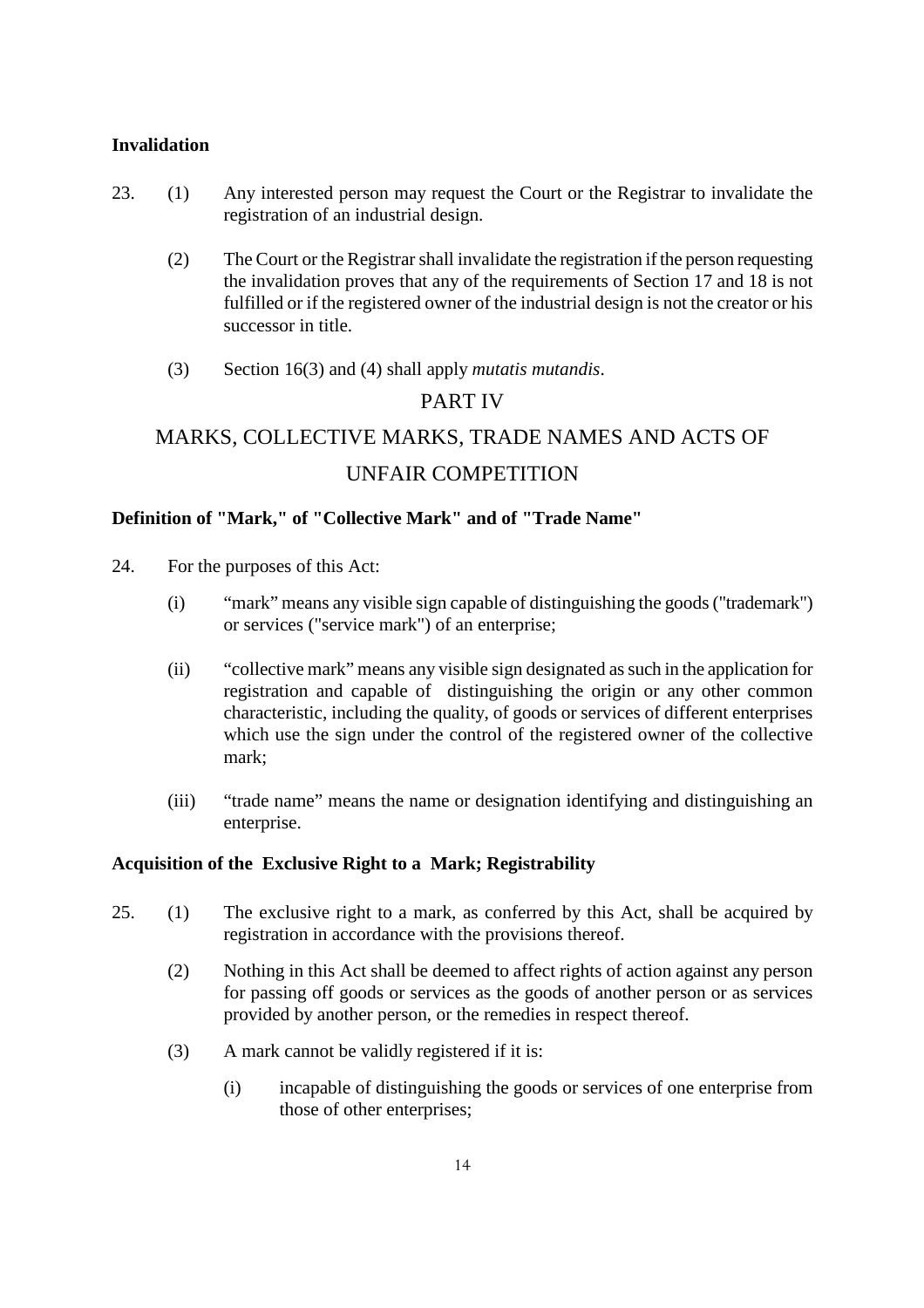- (ii) contrary to public order or morality;
- (iii) likely to mislead the public or trade circles, in particular as regards the geographical origin of the goods or services concerned or their nature or characteristics;
- (iv) identical with, or is an imitation of or contains as an element, an armorial bearing, flag and other emblem, a name or abbreviation or initials of the name of, or, official sign or hallmark adopted by, any State, intergovernmental organisation or organisation created by an international convention, unless authorised by the competent authority of that State or organisation;
- (v) identical with, or confusingly similar to, or, constitutes a translation of, a mark or trade name which is well known in Bhutan for identical or similar goods or services of another enterprise, or if it is well-known and registered in Bhutan for goods or services which are not identical or similar to those in respect of which registration is applied for, provided, in the latter case, that use of the mark in relation to those goods or services would indicate a connection between those goods or services and the owner of the well-known mark and that the interests of the owner of the well-known mark are likely to be damaged by such use;
- (vi) identical with a mark belonging to a different proprietor and already on the Register, or with an earlier filing or priority date, in respect of the same goods or services or closely related goods or services, or if it so nearly resembles such a mark as to be likely to deceive or cause confusion.

# **Application for Registration**

- 26. (1) The application for registration of a mark shall be filed in the prescribed manner with the Registrar and shall contain a request, a reproduction of the mark and a list of the goods or services for which registration of the mark is requested, listed under the applicable class or classes of the International Classification. It shall be subject to the payment of the prescribed application fee.
	- (2) (a) The application may contain a declaration claiming the priority, as provided for in the Paris Convention, of an earlier national or regional application filed by the applicant or his predecessor in title, in which case, the Registrar may require that the applicant furnish, within the prescribed time limit, a copy of the earlier application, certified as correct by the Registry with which it was filed.
		- (b) The effect of the said declaration shall be as provided in the Paris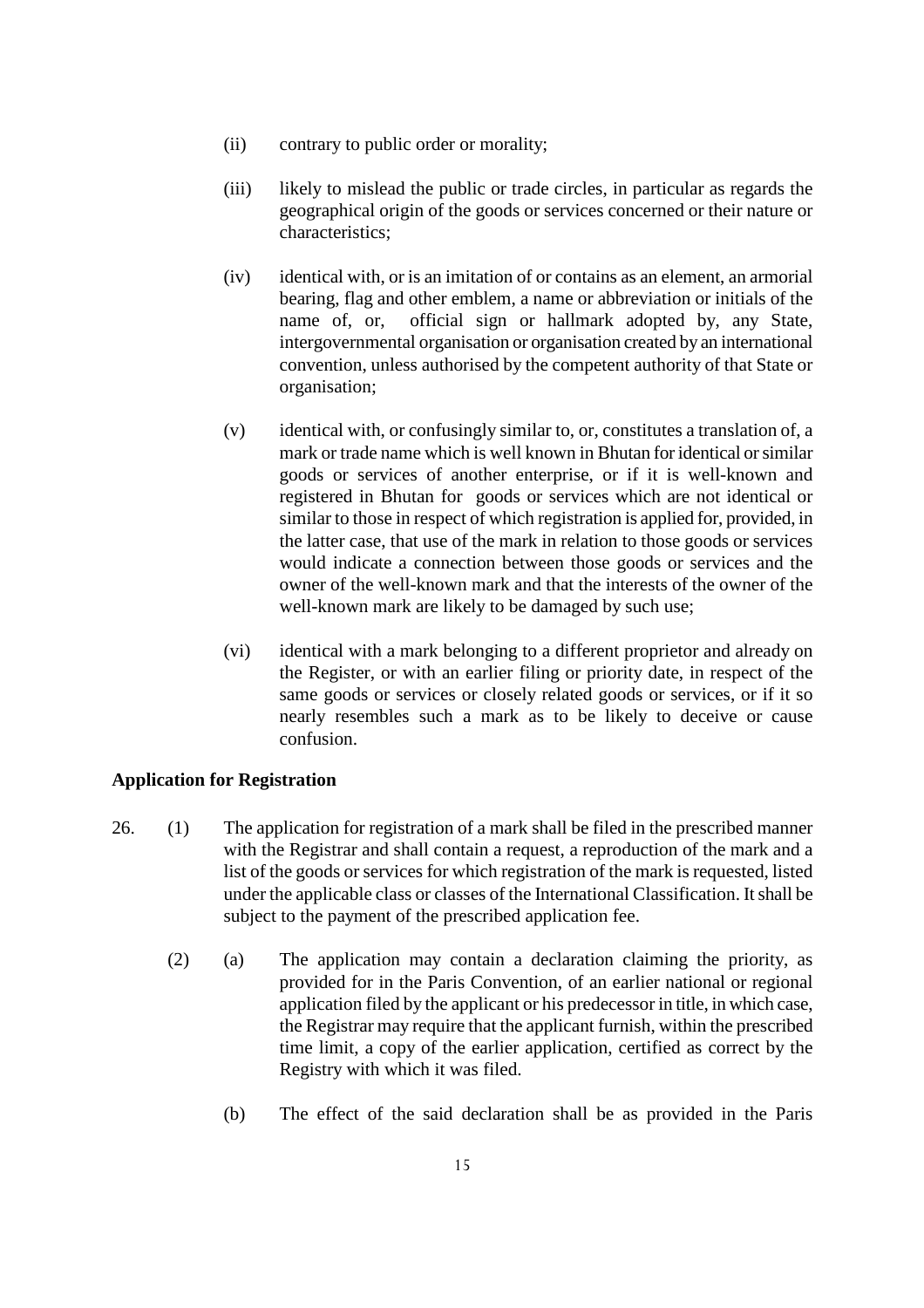Convention; if the Registrar finds that the requirements under this subsection and the Rules pertaining thereto have not been fulfilled, the said declaration shall be considered not to have been made.

(3) The applicant may withdraw the application at any time during its pendency.

#### **Examination; Opposition; Registration of Mark**

- 27. (1) (a) The Registrar shall examine whether the application complies with the requirements of Section 26(1) and the Rules pertaining thereto.
	- (b) The Registrar shall examine and determine whether the mark is a mark as defined in Section 24(i) and is registrable under Section 25(3)(i) to (vi).
	- (2) (a) Where the Registrar finds that the conditions referred to in subsection (1) hereof are fulfilled, he shall forthwith cause the application, as accepted, to be published in the prescribed manner.
		- (b) Any interested person may, within the prescribed period and in the prescribed manner, give notice to the Registrar of opposition to the registration of the mark on the ground that one or more of the requirements of Section 24(i) and 25(3) and the Rules pertaining thereto are not fulfilled.
		- (c) The Registrar shall send forthwith a copy of such a notice to the applicant, and, within the prescribed period and in the prescribed manner, the applicant shall send to the Registrar a counter-statement of the grounds on which he relies for his application; if he does not do so, he shall be deemed to have abandoned the application.
		- (d) If the applicant sends a counter-statement, the Registrar shall furnish a copy thereof to the person giving notice of opposition and, after hearing the parties, if either or both wish to be heard, and considering the merits of the case, shall decide whether the mark should be registered.
		- (e) After an application is published and until the registration of the mark, the applicant has the same privileges and rights as he would have if the mark had been registered; however, it shall be a valid defence to an action brought hereunder in respect of an act done after the application was published, if the defendant establishes that the mark could not validly have been registered at the time the act was done.
	- (3) Where the Registrar finds that the conditions referred to in subsection (1) are fulfilled, and either:
		- (i) the registration of the mark has not been opposed within the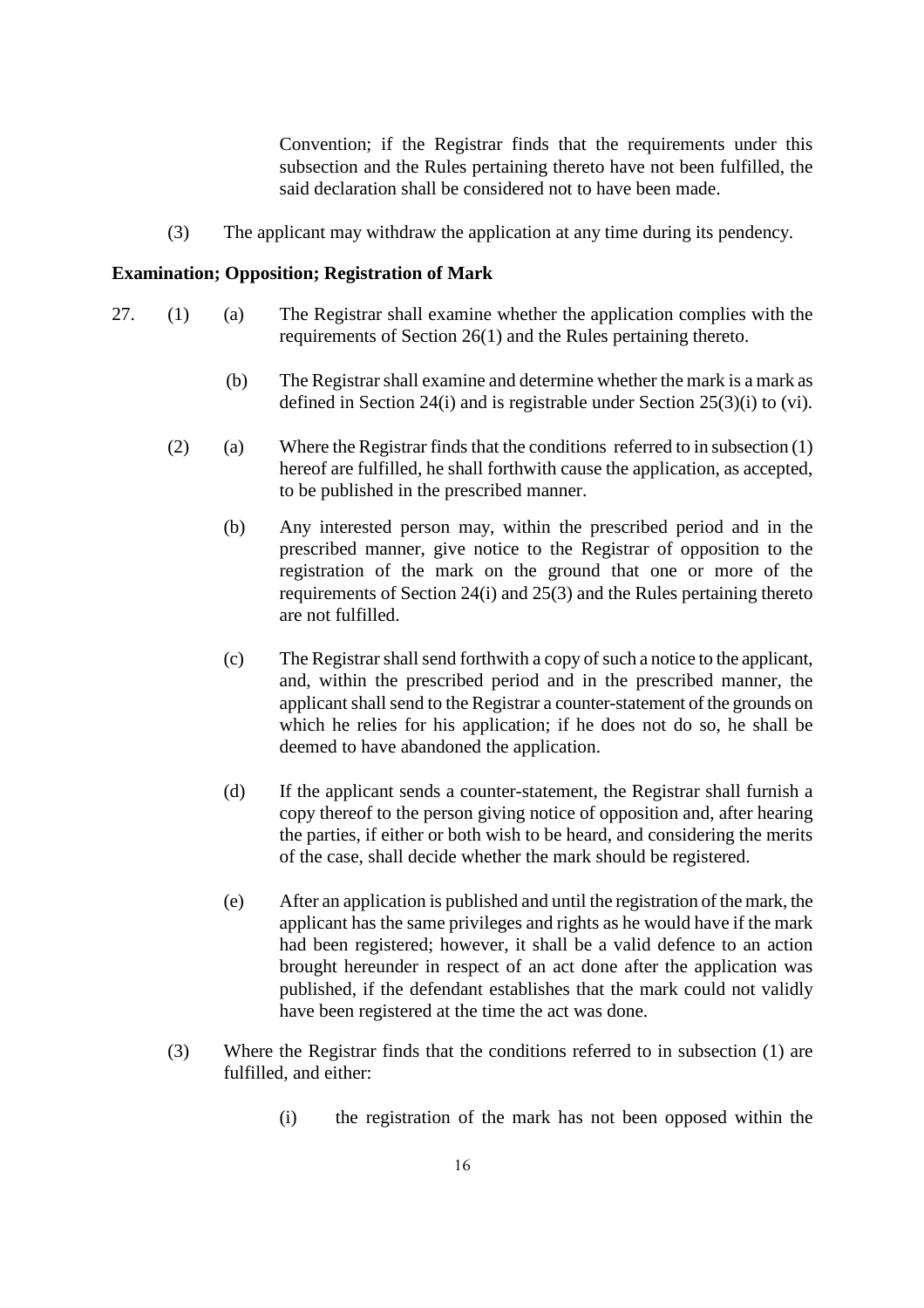prescribed time limit; or

(ii) the registration of the mark has been opposed and the opposition has been decided in the applicant's favour;

he shall register the mark, publish a reference to the registration and issue to the applicant a certificate of registration. Otherwise, he shall refuse the application.

# **Rights Conferred by Registration; Duration; Renewal**

- 28. (1) The use of a registered mark, in relation to any goods or services for which it has been registered, by any person other than the registered owner shall require the agreement of the latter.
	- (2) The registered owner of a mark shall, in addition to any other rights, remedies or actions available to him, have the right to institute court proceedings against any person who infringes the mark by using, without his agreement, the mark as aforesaid or who performs acts which make it likely that infringement will occur. The right shall extend to the use of a sign similar to the registered mark and use in relation to goods and services similar to those for which the mark has been registered, where confusion may arise in the public.
	- (3) The rights conferred by registration of a mark shall not extend to acts in respect of articles which have been put on the market in Bhutan by the registered owner or with his consent.
	- (4) (a) The registration of a mark shall be for a period of ten years from the filing date of the application for registration.
		- (b) The registration of a mark may, upon request, be renewed for consecutive periods of ten years, provided that the registered owner pays the prescribed renewal fee.
		- (c) A period of grace of six months shall be allowed for the late payment of the renewal fee on payment of the prescribed surcharge.

# **Invalidation; Removal on Grounds of Non-Use**

- 29. (1) (a) Any aggrieved person may request in the prescribed manner the Court or the Registrar to invalidate the registration of a mark.
	- (b) The Court or the Registrar shall invalidate the registration if the person requesting the invalidation proves that any of the requirements of Section 24(i) and 25(3) is not fulfilled.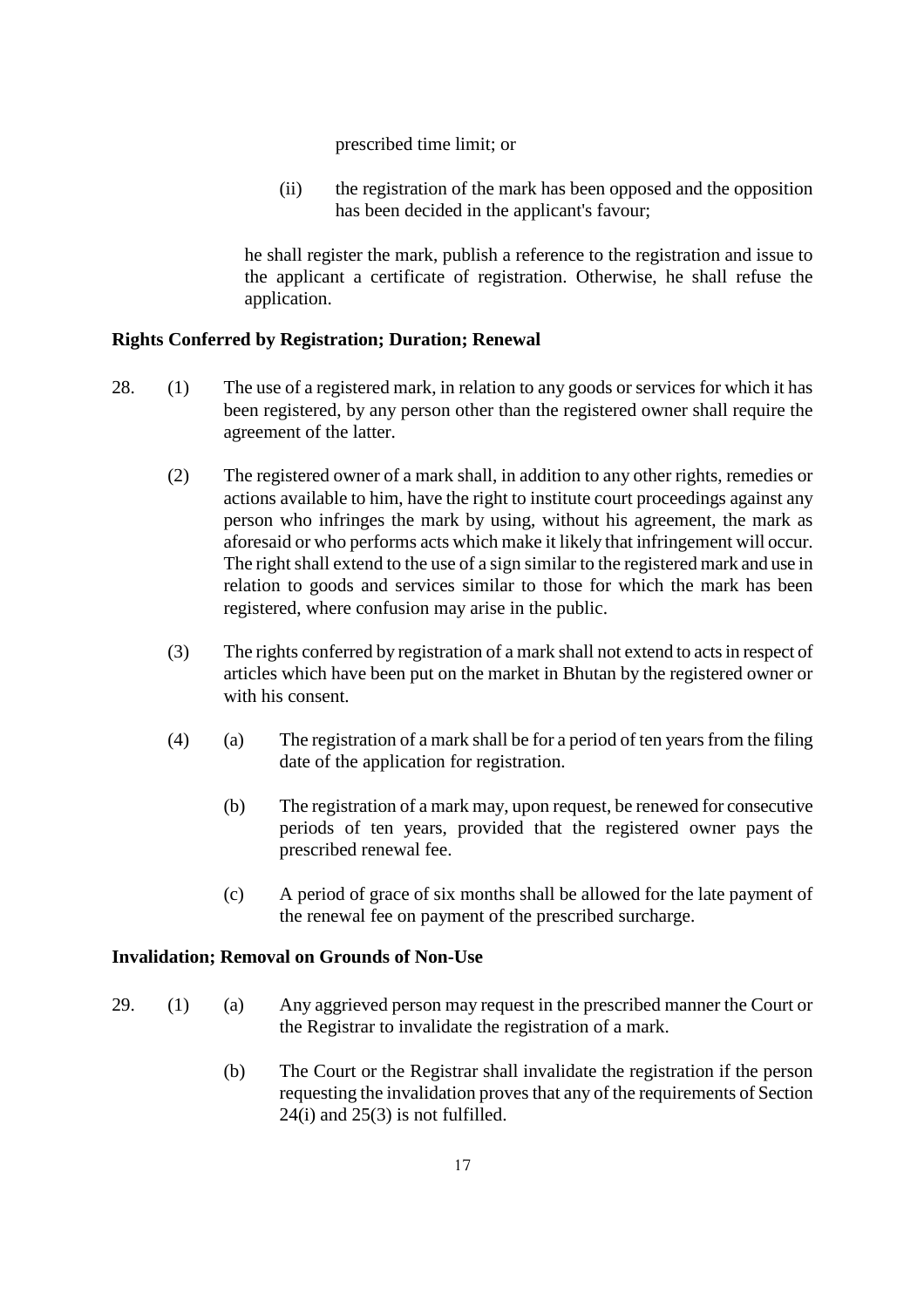- (c) Any invalidation of a registration of a mark shall be deemed to have been effective as of the date of registration, and it shall be recorded and a reference thereto published as soon as possible.
- (2) Any aggrieved person may request the Court or the Registrar to order the removal of a mark from the Register, in respect of any of the goods or services for which it is registered, on the ground that up to one month prior to filing the request the mark had, after its registration, not been used by the registered owner or a licensee during a continuous period of three years or longer, provided that a mark shall not be removed if it is shown that special circumstances prevented the use of the mark and that there was no intention not to use or to abandon the same in respect of those goods or services.

# **Collective Marks**

- 30. (1) Subject to subsections (2) and (3), Sections 25 to 29 shall apply to collective marks, except that references therein to section 24(i) shall be read as reference to Section 24(ii).
	- (2) (a) An application for registration of a collective mark shall designate the mark as a collective mark and shall be accompanied by a copy of the Rules governing the use of the collective mark.
		- (b) The registered owner of a collective mark shall notify the Registrar of any changes made in respect of the Rules referred to in paragraph (a).
	- $(3)$  In addition to the grounds provided in Section 29(1), the Court or the Registrar shall invalidate the registration of a collective mark if the person requesting the invalidation proves that only the registered owner uses the mark, or that he uses or permits its use in contravention of the Rules referred to in subsection (2)(a) or that he uses or permits its use in a manner liable to deceive trade circles or the public as to the origin or any other common characteristics of the goods or services concerned.

# **Licensing of Marks and Collective Marks**

- 31. (1) Any license contract concerning the registration of a mark, or an application therefor, shall provide for effective control by the licensor of the quality of the goods or services of the licensee in connection with which the mark is used. If the license contract does not provide for such quality control or if such quality control is not effectively carried out, the license contract shall not be valid.
	- (2) The Registration of a collective mark, or an application therefor, may not be the subject of a license contract.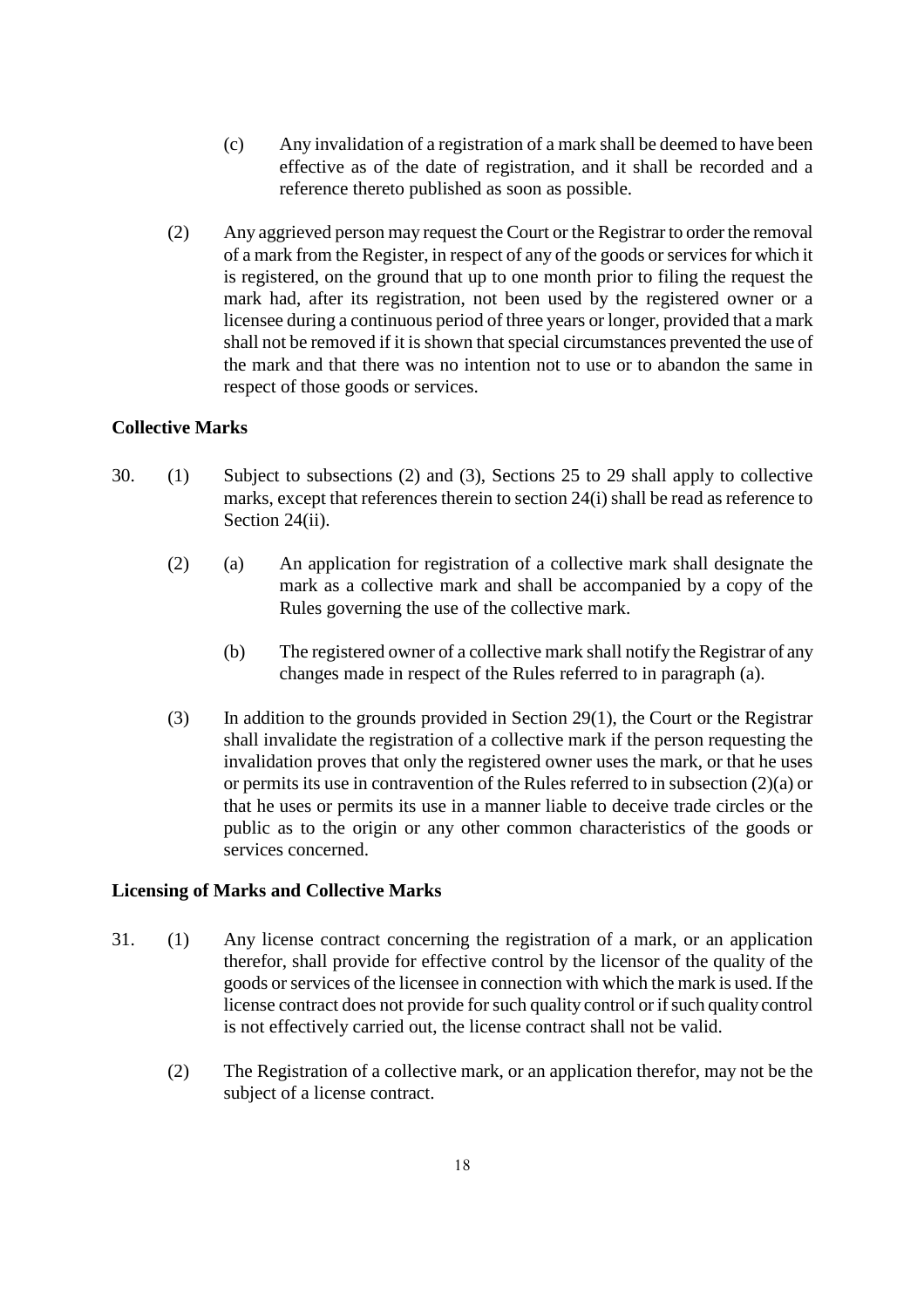#### **Trade Names**

- 32. (1) A name or designation may not be used as a trade name if by its nature or the use to which it may be put, it is contrary to public order or morality and if, in particular, it is liable to deceive trade circles or the public as to the nature of the enterprise identified by that name.
	- (2) (a) Notwithstanding any laws or rules providing for any obligation to register trade names, such names shall be protected, even prior to or without registration, against any unlawful act committed by third parties.
		- (b) In particular, any subsequent use of the trade name by a third party, whether as a trade name or a mark or collective mark, or any such use of a similar trade name or mark, likely to mislead the public, shall be deemed unlawful.

#### **Acts of Unfair Competition**

- 33. (1) Any act of competition contrary to honest practices in industrial or commercial matters shall be unlawful.
	- (2) The following acts, in particular, shall be deemed to constitute acts of unfair competition:
		- (i) all acts of such a nature as to create confusion by any means whatever with the establishment, the goods, or the industrial or commercial activities of a competitor;
		- (ii) false allegations in the course of trade of such a nature as to discredit the establishment, the goods, or the industrial or commercial activities of a competitor;
		- (iii) indications or allegations the use of which in the course of trade is liable to mislead the public as to the nature, the manufacturing process, the characteristics, the suitability for their purpose, or the quantity of the goods.

# PART V: GENERAL PROVISIONS

#### **Changes in Ownership; License Contracts**

34. (1) Any change in the ownership of a patent, the registration of an industrial design or the registration of a mark or collective mark, or in the ownership of an application therefor, shall be in writing and shall, at the request of any interested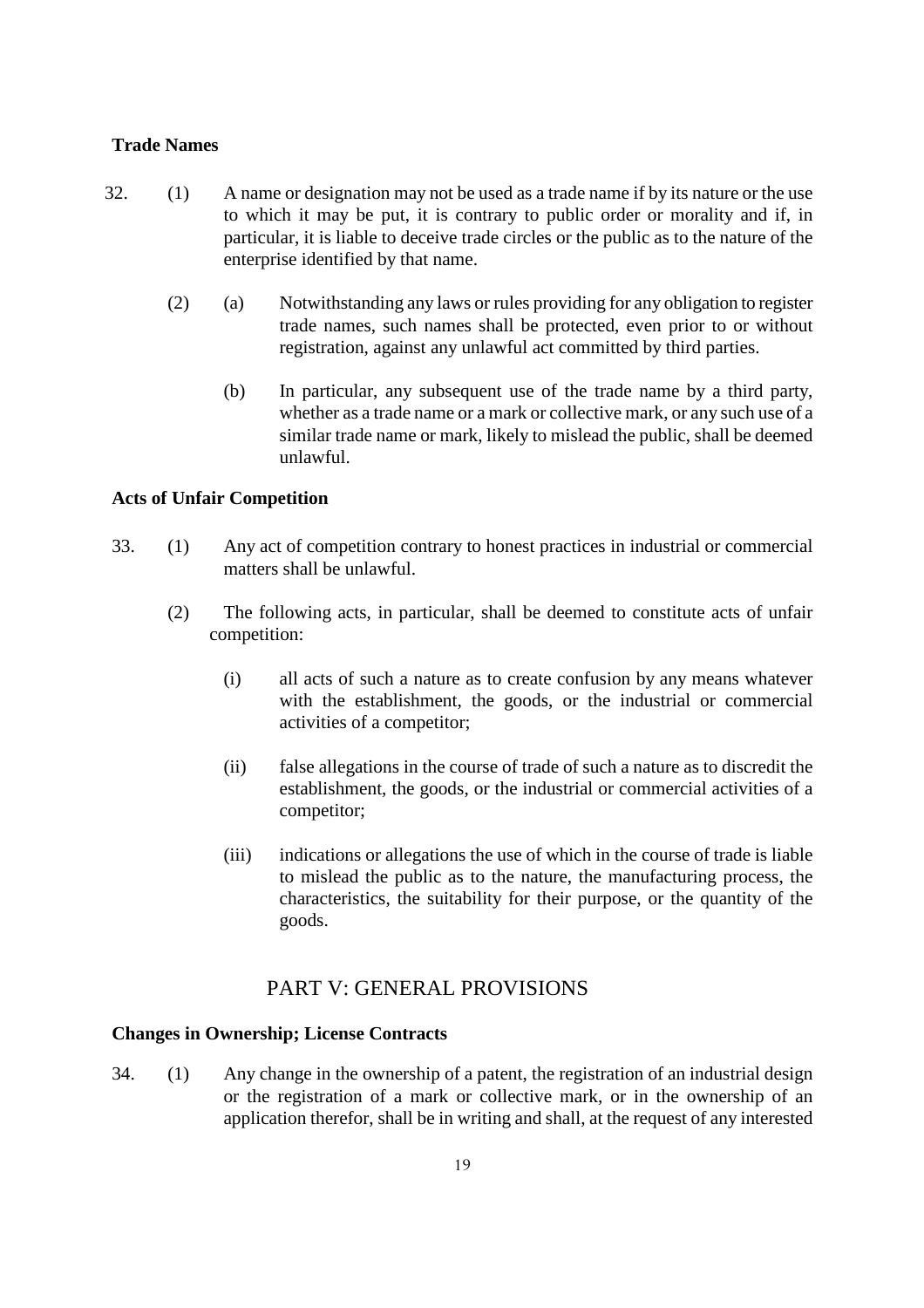party to the Registrar, be recorded and, except in the case of an application, published by the Registrar. Such change shall have no effect against third parties until such recording is effected.

- (2) Any change in the ownership of the registration of a collective mark, or in the ownership of an application therefor, shall require previous approval by the Minister.
- (3) Any change in the ownership of a trade name must be made with the transfer of the enterprise or part thereof identified by that name and shall be in writing.
- (4) A change in ownership of the registration of a mark or a collective mark shall, however, be invalid if it is likely to deceive or cause confusion, particularly in regard to the nature, origin, manufacturing process, characteristics, or suitability for their purpose, of the goods or services in relation to which the mark or collective mark is intended to be used or is being used.
- (5) Any license contract concerning a patent, a registered industrial design or a registered mark, or an application therefor, shall be submitted to the Registrar who shall keep its contents confidential but shall record it and publish a reference thereto. The license contract shall have no effect against third parties until such recording is effected.

### **Agents**

35. Where an applicant's ordinary residence or principal place of business is outside Bhutan, he shall be represented by a legal practitioner resident and practicing in Bhutan or a person registered in the prescribed manner as an industrial property agent.

#### **Organization of the Industrial Property Registry**

- 36. (1) (a) The Industrial Property Registry shall be established within the Ministry of Trade and Industry.
	- (b) The Industrial Property Registry shall be entrusted with all functions relating to the procedure for the grant of patents and the registration of industrial designs, marks and collective marks and for the administration of granted patents and registered industrial designs and marks as specified in this Act and the Rules.
	- (2) (a) The Registrar shall be appointed by the Minister.
		- (b) The Registrar shall be assisted by such number of Deputy Registrars and Assistant Registrars as may be appointed.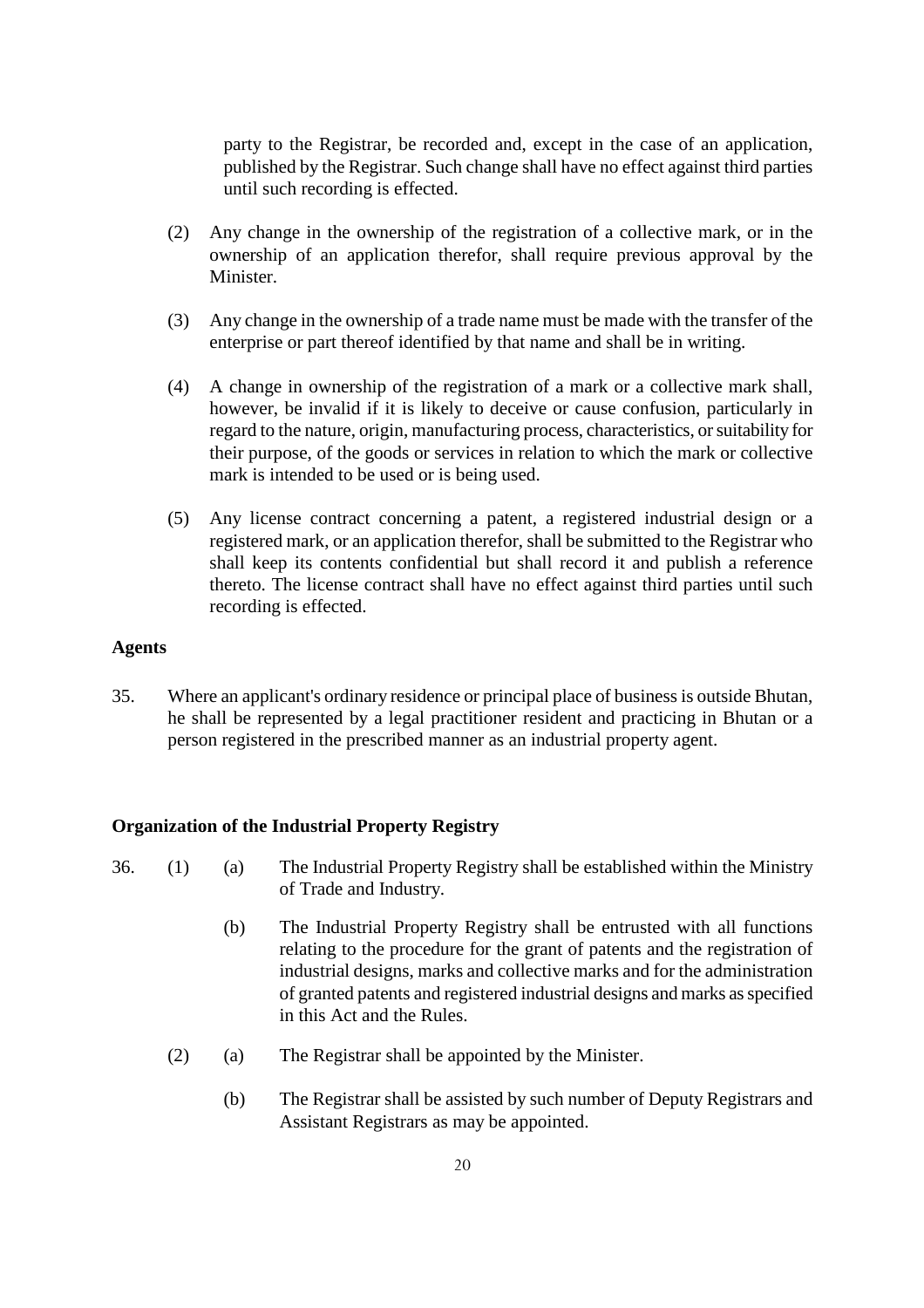- (c) Decisions shall be signed by the Registrar or an official designated by him.
- (3) The Minister shall determine the organisational structure and regulate all questions concerning the financial and budgetary system of the Industrial Property Registry.

# **Registers; Official Bulletin**

- 37. (1) (a) The Industrial Property Registry shall maintain separate Registers for patents, industrial designs and marks. Collective marks shall be registered in a special section of the Register of Marks. All the recordings provided for in this Act shall be effected in the said Registers.
	- (b) The Registers may be consulted by any person, and any person may obtain extracts from the Register, under the conditions prescribed in the Rules.
	- (2) The Industrial Property Registry shall publish in the Official Bulletin all the publications provided for in this Act.

# **Correction of Errors; Extension of Time**

- 38. (1) The Registrar may, subject to any provision in the Rules, correct any error of translation or transcription, clerical error or mistake in any application or document filed with the Industrial Property Registry or in any recording effected pursuant to this Act or the Rules.
	- (2) If the Registrar is satisfied that the circumstances justify it, he may, upon receiving a written request, extend the time for doing any act or taking any proceeding under this Act and the Rules, upon notice to the parties concerned and upon such terms as he may direct. The extension may be granted though the time for doing the act or taking the proceeding has expired.

# **Exercise of Discretionary Powers**

- 39. (1) The Registrar shall give any party to a proceeding before him an opportunity of being heard before exercising adversely to that party any discretionary power vested in him by this Act or the Rules.
	- (2) Nothing in subsection (1) shall be deemed to require the Registrar to hear the parties before disposing of an application for extension of time under section 38(2)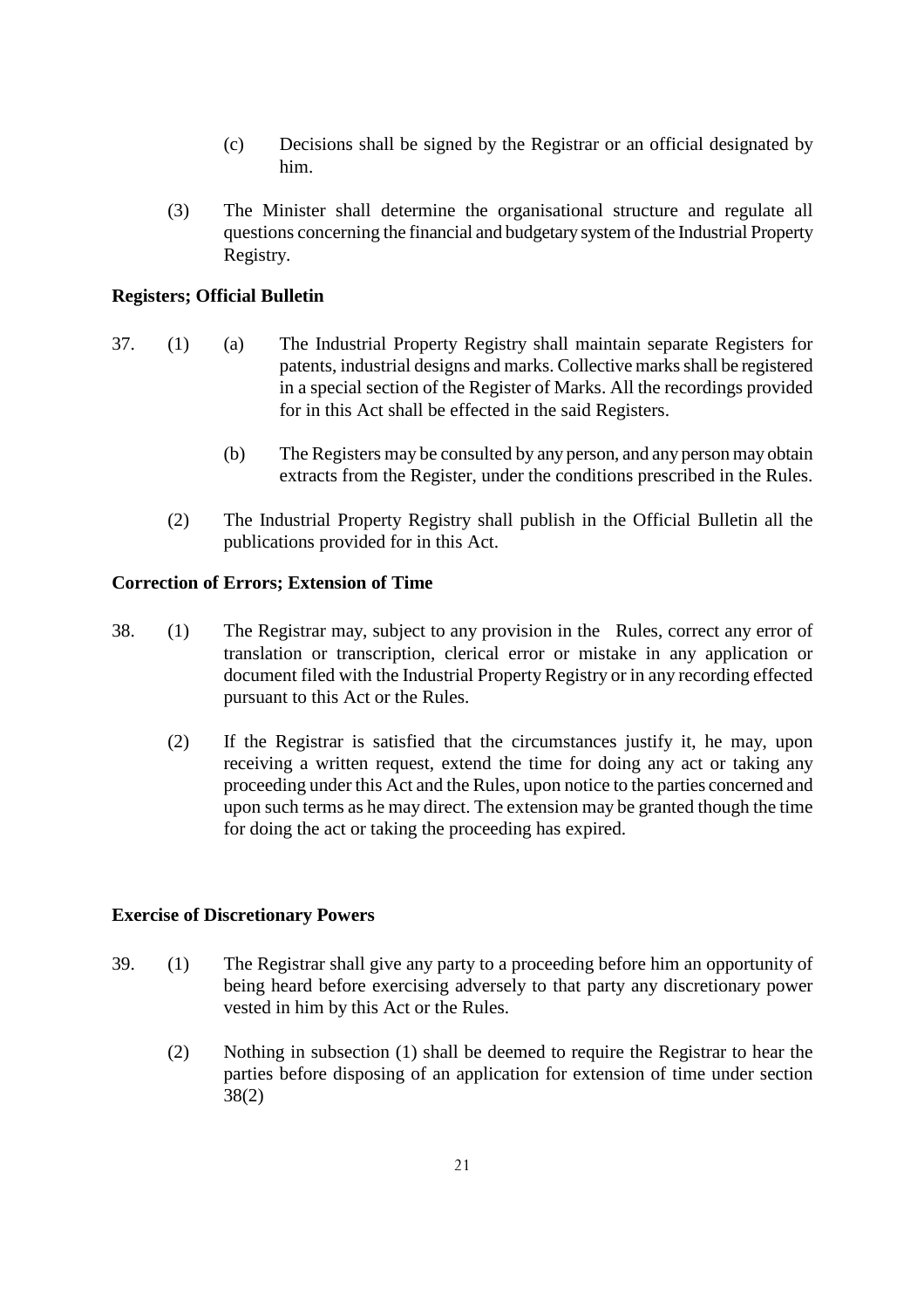#### **Appeals**

40. Any decision taken by the Registrar under this Act, in particular the grant of a patent or the registration of an industrial design or of a mark or collective mark, or the refusal of an application for such a grant or registration, may be the subject of an appeal by any interested party before the Court and such appeal shall be filed within two months of the date of the decision.

# **Infringement; Unlawful Acts; Offences**

- 41. (1) Subject to Sections 13(4), 15, 22(3) and 28(3), an infringement shall consist of the performance of any act referred to in Sections 13, 22 and 28 in Bhutan by a person other than the owner of the title of protection and without the agreement of the latter.
	- (2) (a) On the request of the owner of the title of protection, or of a licensee if he has requested the owner to institute court proceedings for a specific relief and the owner has refused or failed to do so, the Court may grant an injunction to prevent infringement, an imminent infringement, or an unlawful act referred to in Sections 32(2) and 33, award damages and grant any other remedy provided for in the general law.
		- (b) On the request of any competent authority or any interested person, association or syndicate, in particular of producers, manufacturers or traders, the Court may grant the same relief in case of an act of unfair competition referred to in Section 33.
	- (3) Any person who knowingly performs an act which constitutes an infringement as defined in subsection (1) hereof or an unlawful act as defined in Sections 32(2) and 33 shall be guilty of an offence punishable by imprisonment according to the law of the land or by a fine of upto Nu. 10,00,000 or by both.
	- (4) For the purposes of proceedings, other than criminal proceedings, in respect of the violation of the rights of the owner of the patent referred to in subsections (1) and (2), where the subject matter of the patent is a process for obtaining a product, the burden of establishing that a product was not made by the process shall be on the alleged infringer if either of the following conditions is fulfilled:
		- (i) the product is new; or
		- (ii) a substantial likelihood exists that the product was made by the process and the owner of patent has been unable through reasonable efforts to determine the process actually used.
	- (5) In requiring the production of evidence, the Court before which the proceedings referred to in subsection (4) take place shall take into account the legitimate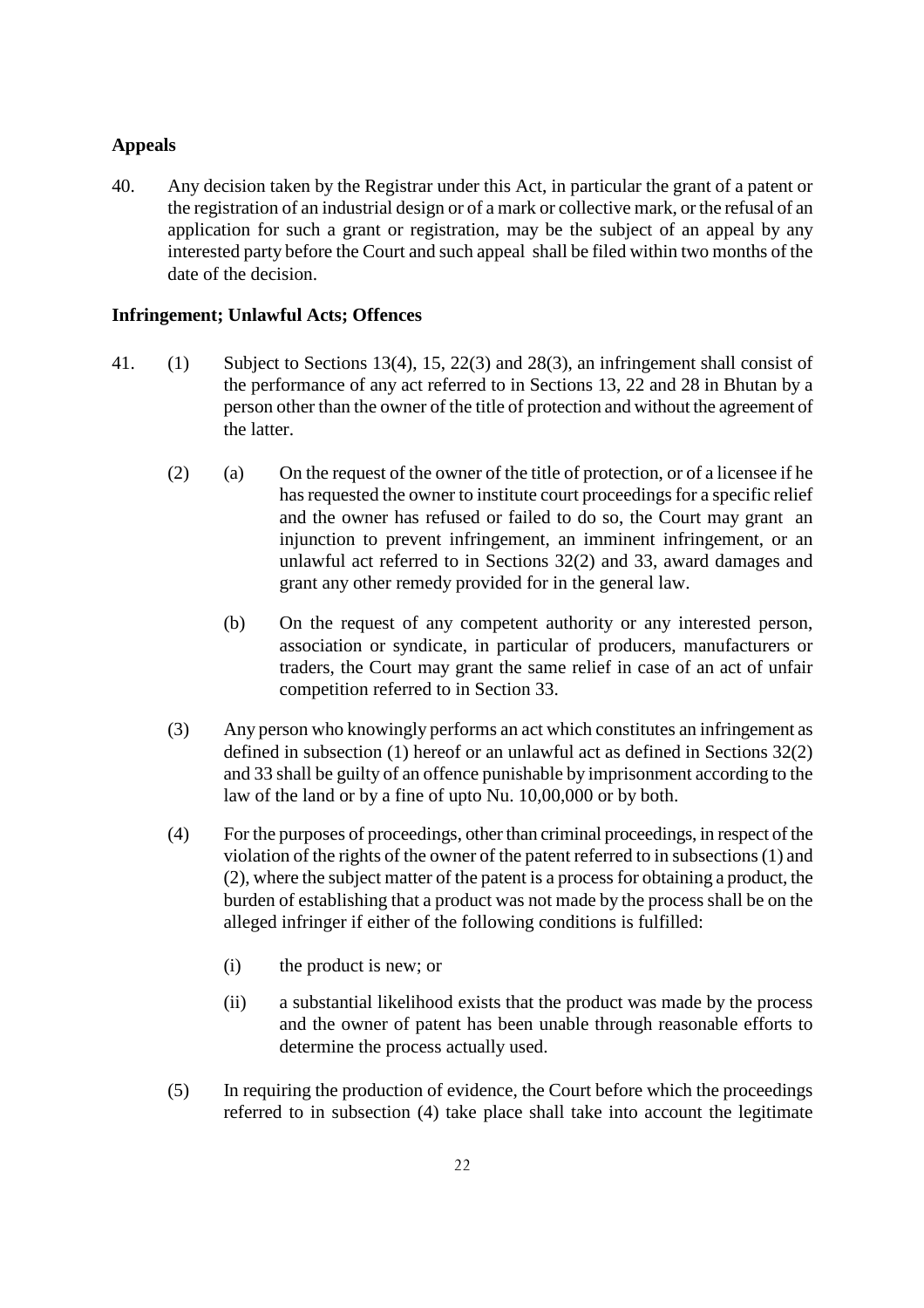interests of the alleged infringer in not disclosing his manufacturing and business secrets.

### **Application of International Treaties**

42. The provisions of any international treaties in respect of industrial property to which Bhutan is a party shall apply to matters dealt with by this Act and, in case of conflict with provisions of this Act, shall prevail over the latter.

#### **Rules; Administrative Instructions**

- 43. (1) The Minister shall issue Rules prescribing details for the implementation of this Act. The Rules may, in particular, provide for the payment of fees in connection with applications for the grant of patents and for the registration of industrial designs, marks and collective marks and matters related thereto.
	- (2) The Registrar may issue Administrative Instructions relating to the procedures under this Act and the Rules as well as to the other functions of the Industrial Property Registry.

#### **Interpretation**

44. In this Act, unless the context otherwise requires:

"Court" means a Court of competent jurisdiction;

"International Classification of Goods and Services" means, as regards industrial designs, the classification according to the Locarno Agreement Establishing an International Classification for Industrial Designs of October 8,1968, as last revised, and, as regards marks, the classification according to the Nice Agreement Concerning the International Classification of Goods and Services for the Purposes of the Registration of Marks, of June 15,1957, as last revised;

"Minister" means the Minister of Trade and Industry;

"Paris Convention" means the Paris Convention for the Protection of Industrial Property of March 20,1883, as last revised;

"Priority date" means the date of the earlier application that serves as the basis for the right or priority provided for in the Paris Convention;

"Registers" means the Registers referred to in Section 37(1);

"Registrar" means the Registrar of Industrial Property;

"Rules" means the Rules referred to in Section 43(1).